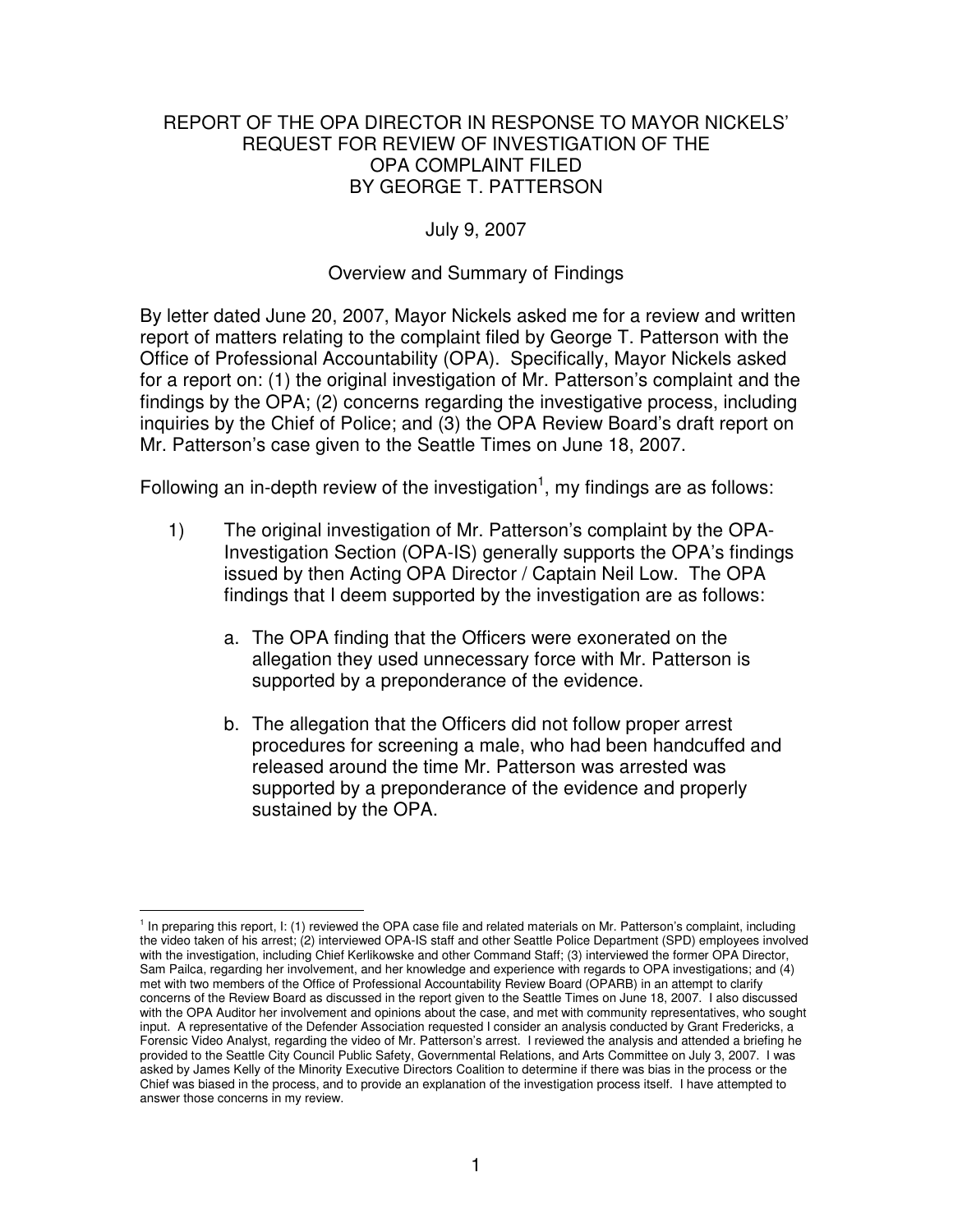- c. As the evidence was neither proved nor disproved on the allegation the Officers failed to cooperate with the internal investigation, the OPA finding of "not sustained" was appropriate.
- d. Because the allegation that property or evidence was mishandled was neither proved nor disproved by a preponderance of the evidence, it was properly not sustained.
- 2) I disagree with the OPA finding of exoneration on the Officers' honesty as to their communications about the Patterson arrest. While the Officers were exonerated on this issue, it is my opinion that the Officers' alleged misconduct as it relates to their honesty was neither proved nor disproved, making a finding of "not sustained" more appropriate. However, I appreciate that reasonable minds can differ on these findings.
- 3) The investigation process was "thorough, fair, and expeditious."<sup>2</sup> The OPA staff arrived at their recommended findings without undue influence by Chief Kerlikowske or others on the SPD Command Staff. The Chief's inquiries about the investigation followed standard practice and ordinances governing the review process. The Chief's suggestion that efforts be made to locate a female witness to Mr. Patterson's arrest was not inappropriate or calculated to elicit biased testimony from her. Locating this witness actually led to a more complete investigation.
- 4) I disagree with criticisms about the handling of this case as outlined in the draft OPARB report received by the Seattle Times on June 18, 2007. (OPARB draft report). To the contrary, I find that the Chief's involvement was typical of the role he sometimes plays in Seattle's hybrid model of civilian oversight. There is no requirement in the ordinances or SPD policy governing complaint processing that there be a "fire wall" between the Chief and the OPA. Moreover, the Chief's input can contribute to complete and high quality investigations and is appropriate since he relies on the investigation in making his final decision about discipline. I also believe that, as a rule, credibility determinations are best made by the investigators, who interview witnesses, rather than by a reviewing body based solely upon the written record. However, I do agree with the OPARB that there was confusion about the OPA's finding with regards to screening procedures used by Bike Officers at the West Precinct.<sup>3</sup>

<sup>&</sup>lt;sup>2</sup> Seattle Police Department Policy and Procedures Manual, Section 1.117, Public and Internal Complaint Process, effective 12/08/2003. All citations to the Seattle Police Department Policy and Procedure Manual refer to the May 8, 2007 revised version.<br><sup>3</sup> In addition to the issues examined at the Mayor's request, I have observed in the process of preparing this report that

the OPA needs to review its practices on archiving complaint related e-mail that is generated outside the OPA-IS, and needs to address other administrative questions about maintaining case files.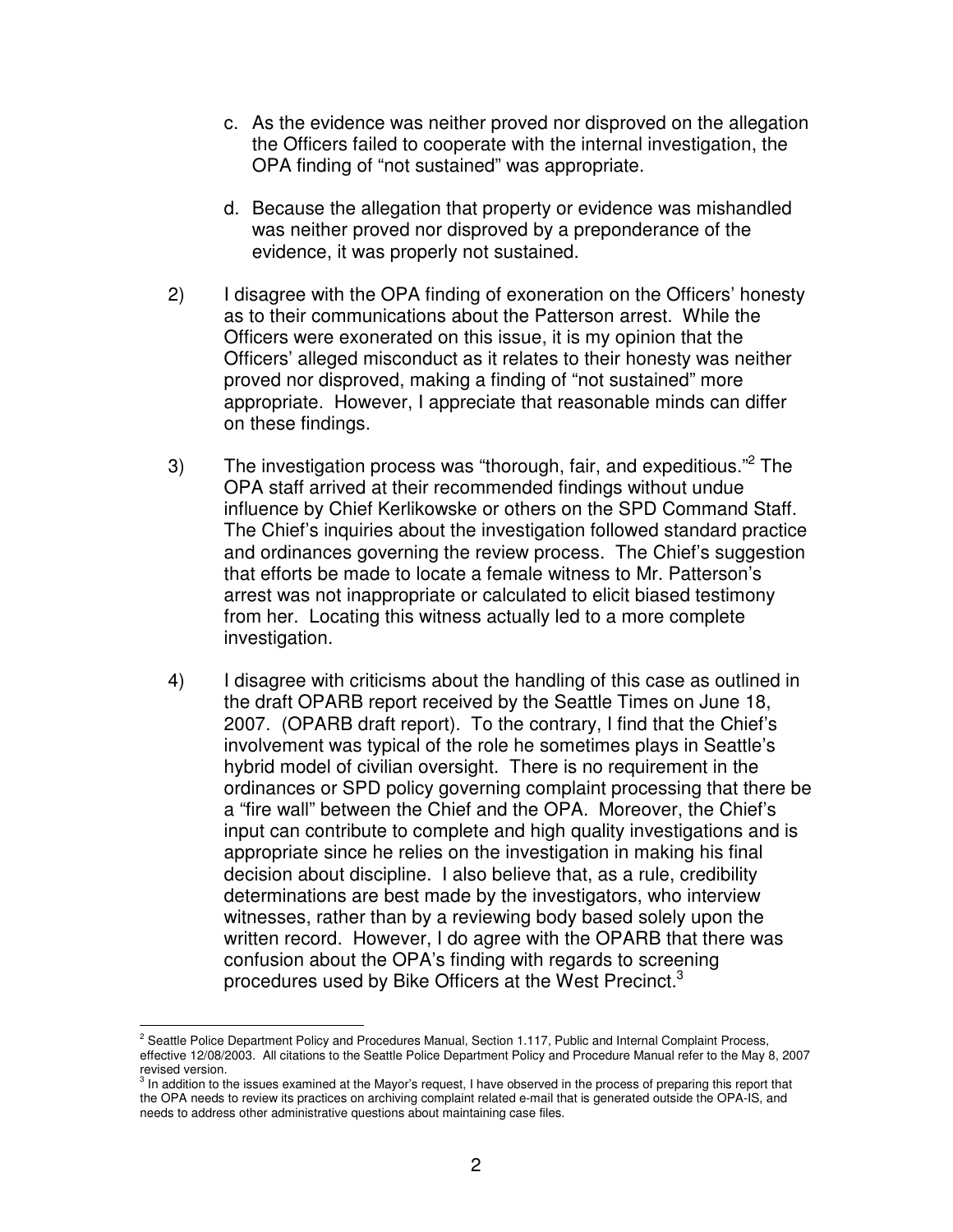### I. Seattle's Hybrid System of Civilian Oversight

Seattle has a three pronged system of civilian oversight of police accountability issues.<sup>4</sup> This "three legged stool" provides for checks and balances, but also can be confusing to the public.

The Office of Professional Accountability (OPA) is responsible for management and oversight of the investigation process when complaints of police misconduct are filed. The OPA is headed by a Director, a civilian appointed by the Mayor and confirmed by the City Council. Under the Ordinance, the Director reports directly to the Chief of Police.<sup>5</sup> The Director is responsible for regularly advising the Chief, as well as the Mayor and City Council on all matters involving the Police Department's investigatory and disciplinary functions, recommending policy on issues concerning SPD professional standards, evaluating the investigation process and making recommendations to improve the process. 6 In addition to the Director, there is a civilian Associate Director (who does not review IS investigations and is not in line to be Acting Director), the OPA-Investigation Section (the OPA-IS), which includes a Captain, a Lieutenant, and staff of Sergeants who handle the day to day work on OPA investigations, and three civilian support staff for the OPA and IS. I, Kathryn Olson, am the current OPA Director. Sam Pailca was my predecessor. However, there was no civilian Director most of the time that the Patterson matter was under investigation. The Acting OPA Director during this period was Captain Neil Low.

The second prong involves the OPA Auditor, an independent, respected member of the community appointed by the Mayor and confirmed by City Council.<sup>7</sup> The Auditor reviews the classification of complaints and audits all cases that go through a full investigation, including all allegations of unnecessary or excessive use of force. She can and does recommend follow up investigation.<sup>8</sup> The Auditor also is required to prepare semiannual reports of her auditing activities, with a summary of issues, problems or trends she notes, and recommendations for training, policy or procedural changes.<sup>9</sup> Katrina Pflaumer is the current OPA Auditor.

Finally, there is the OPA Review Board (OPARB), composed of three civilians appointed by City Council.<sup>10</sup> The OPARB reviews closed OPA cases and identifies and reports on issues, problems, and trends, and may make recommendations for officer training, or policy or procedural changes.<sup>11</sup> As necessary, the OPARB also resolves disputes between the OPA Director and the

Seattle Municipal Code Chapter 3.28.

<sup>5</sup> Seattle Municipal Code Section 3.28.810.D.

<sup>&</sup>lt;sup>6</sup> Seattle Municipal Code Chapter 3.28.

<sup>&</sup>lt;sup>7</sup> Seattle Municipal Code Section 3.28.850.

 $\frac{8}{1}$  Id. at D.1.

<sup>&</sup>lt;sup>9</sup> Seattle Municipal Code Section 3.28.860. <sup>10</sup> Seattle Municipal Code Section 3.28.905.

<sup>&</sup>lt;sup>11</sup> Seattle Municipal Code Section 3.28.910.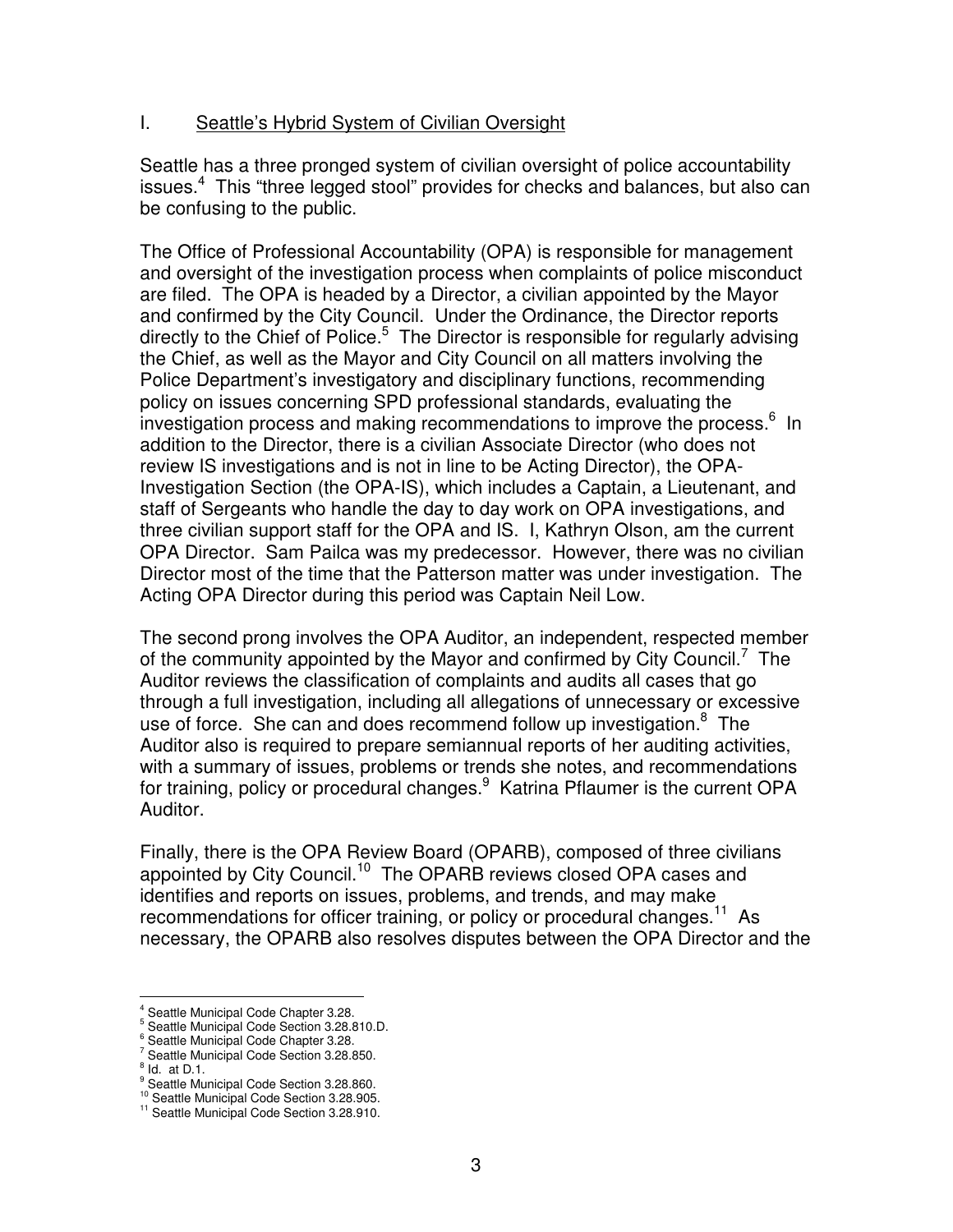OPA Auditor over investigations. The three individuals currently serving on the OPARB are Chair Peter Holmes, Brad Moericke, and Sheley Secrest.<sup>12</sup>

## II. Overview of the Investigation and Disciplinary Process

All complaints coming into the SPD involving allegations of police misconduct are referred to the OPA. An initial determination is made on classifying the complaint; all cases involving serious or complex allegations of misconduct, including all claims of unnecessary use of force, are referred for a full OPA-IS investigation. 13 The OPA-IS investigators then look for evidence to support or refute the allegations made.

A preponderance of the evidence standard is used in weighing the information discovered in the investigation, and a variety of findings are possible. If the facts support the allegation by a preponderance of the evidence, the allegation is "sustained." An allegation is determined "not sustained" when it is neither proved nor disproved by a preponderance of the evidence. When an allegation is "unfounded," a preponderance of the evidence indicates the alleged act did not occur as reported or is false. "Exonerated" means a preponderance of the evidence indicates the conduct alleged did occur, but that the conduct was justified, lawful, and proper. When there is a finding that there may have been a violation of policy, but it was not a willful violation, and/or the violation did not amount to misconduct, there is a finding for "supervisory intervention."<sup>14</sup>

When the investigation is complete, a Case Summary is written summarizing the various steps taken by the investigator and all evidence that was collected. The file is then forwarded to the Lieutenant, who oversees the OPA-IS caseload. Following his review, the Lieutenant forwards the completed file to the OPA-IS Captain. The Captain makes his recommendations in the case, incorporating his conclusions in a document called a "Proposed Disposition." The Proposed Disposition memo is then forwarded to the named employee's Section Commander, who has ten days to provide input, along with a copy to the OPA Director. If none of the allegations are sustained, once the Director receives the Section Commander's input, if any, the case is generally Certified and closed.

If there is a sustained finding on any allegation in the Proposed Disposition, however, a meeting is held to review the findings and discuss discipline. Typically, this meeting is attended by Chief Kerlikowske, the Deputy Chief, Assistant Chief, and Section Commander in the named employee's chain of

<sup>&</sup>lt;sup>12</sup>Sheley Secrest recused herself from involvement with the Patterson matter given a conflict of interest. The Seattle Police Officers Guild is pursuing a grievance with regards to Brad Moericke's involvement, asserting his membership on

OPARB had expired at the point OPARB began its review of this matter.<br><sup>13</sup> Some complaints are closed almost immediately because they do not involve misconduct issues or are otherwise not suitable for the OPA's review. Other complaints are referred to the employee's supervisor or line of command for handling; these are generally matters where misconduct is likely not involved but counseling or training with the named

employee might be appropriate. And still other cases are referred to the OPA's mediation program.<br><sup>14</sup> In addition, a case may be found to be "administratively unfounded/exonerated" or "administratively inactivated" if a complaint is determined to be significantly flawed procedurally or legally, or the investigation cannot proceed due to insufficient information or other pending investigations.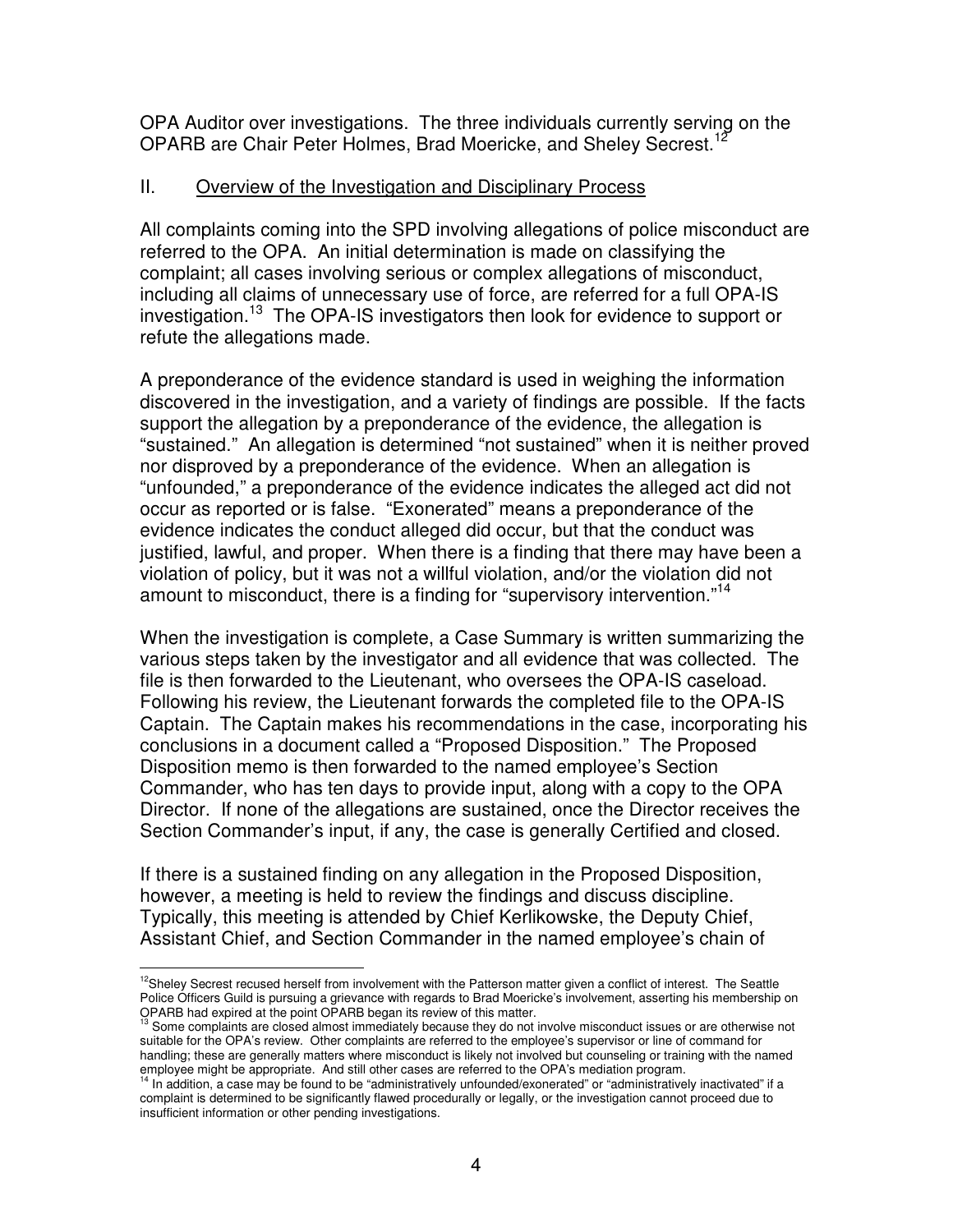command, the OPA-IS Captain, the OPA Director, and a legal advisor. A preliminary decision about appropriate discipline is made following discussion, and a letter goes out to the named employee along with a "Disciplinary Action Report" outlining the misconduct found and the proposed discipline. A date is set for a "Loudermill"<sup>15</sup> meeting, providing the employee, with or without a representative, an opportunity to meet with the Chief of Police to discuss the proposed discipline, and any additional facts or mitigating circumstances to be considered. Following this meeting, Chief Kerlikowske makes a final decision with regards to the underlying misconduct and discipline to be imposed. A notice is issued to the employee with this final determination and the employee is informed of the right to appeal.

While this process is followed in each individual case being investigated by the OPA, other checks and balances are at work. First, the OPA Auditor receives information on the initial classification of complaints filed with the OPA, and can offer her input if she believes a case is misclassified (e.g., a case is referred for a full investigation, but she believes a Chain of Command investigation is more appropriate given the allegations involved). The OPA Auditor also reviews all completed investigations, before the case is sent to the Captain. This provides an opportunity for her to suggest other avenues of investigation or express her opinion on conclusions to be drawn from the evidence. She can and does share her views with the OPA-IS staff, the Director, and sometimes the Chief of Police.<sup>16</sup>

In addition, there are regular meetings between the Chief of Police and the OPA Director (and other OPA staff) scheduled every two weeks. This time is used to brief the Chief on the status of various projects underway, management issues of concern, and the like. It is also an opportunity to discuss the investigation process in any particularly sensitive case. Individual cases also may be discussed in routine Command Staff and other meetings, allowing for the Chief's input to the OPA Director and IS staff.

#### III. The Original Investigation of Mr. Patterson's Complaint and the Findings by the Office of Professional Accountability

On January 2, 2007, George T. Patterson was arrested by Officer G. Neubert and Officer M. Tietjen for investigation of a violation of the Uniformed Controlled Substances Act (VUCSA) occurring at 3<sup>rd</sup> and Pike Street, in downtown Seattle.<sup>17</sup> In their written report and statements of the incident, the Officers document they had observed hand-to-hand narcotic exchanges between Mr. Patterson two

<sup>15</sup> In 1985, the United States Supreme Court decided *Cleveland Board* of *Education v. Loudermill,* 470 U.S. 532, 105 S. Ct. 1487 (1985). *Loudermill* affirms the principle that a non-probationary police officer may not be terminated, or otherwise disciplined so as to lose significant pay, without certain procedural steps. These include a pre-termination notice of the charges on which the discipline is based, an opportunity to review the evidence, and a chance to respond to

the charges. <sup>16</sup> Seattle Municipal Code Section 3.28.855.

<sup>&</sup>lt;sup>17</sup> Unless otherwise noted, facts asserted concerning Mr. Patterson's case are ascertained from review of the OPA-IS Case No. 07-0013.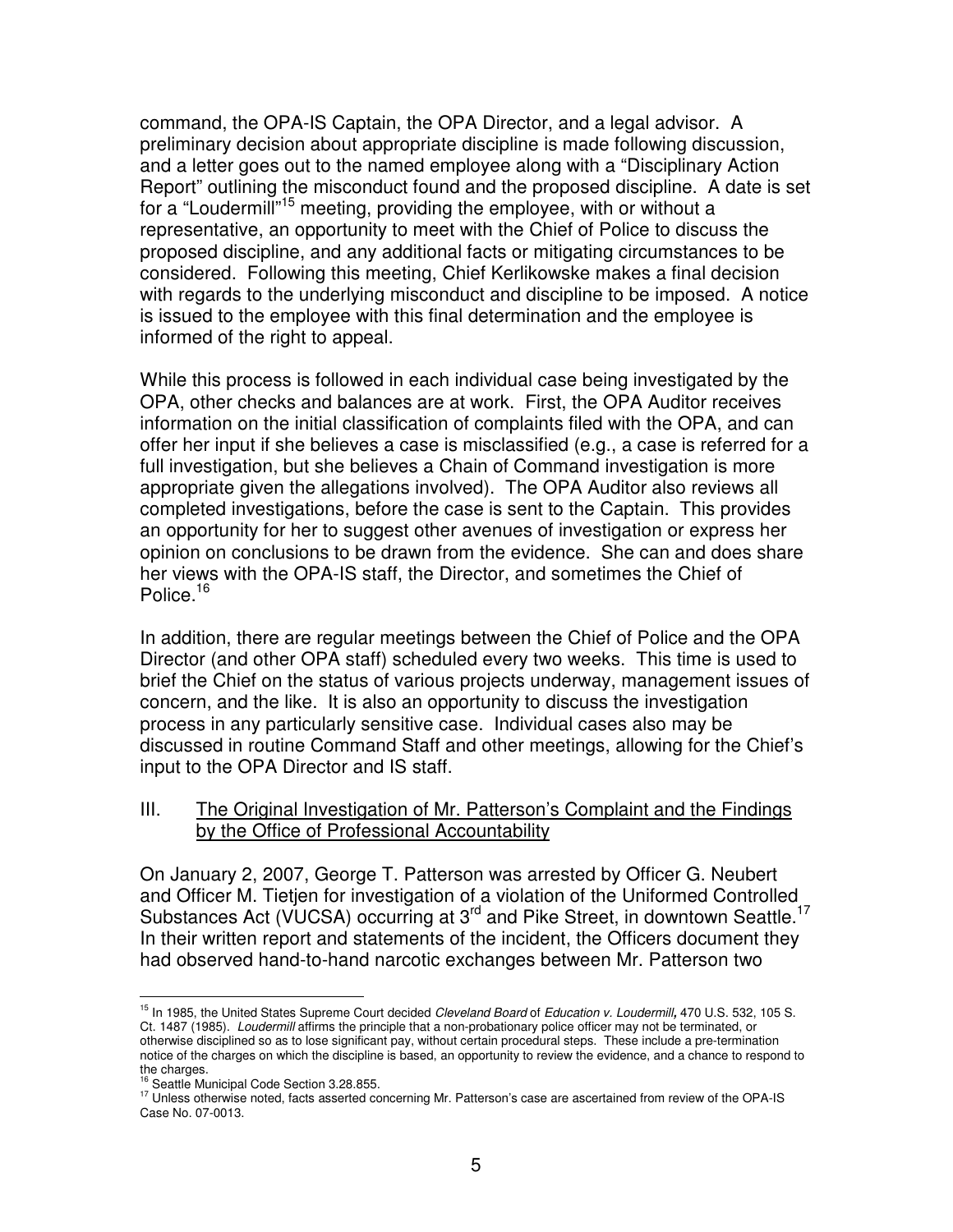individuals. The report states the Officers were at a fixed position using a telescope to enhance their vision. The Officers reported they left their fixed position, could not immediately find Mr. Patterson, but then located him about one minute later. The report states that the Officers could see in plain view several small crumbs of suspected rock cocaine in Mr. Patterson's lap area. Mr. Patterson was placed in custody and searched, when one larger piece of rock cocaine was found in his front waist area according to the officers' reports. Mr. Patterson was booked into King County Jail and Acting Sergeant Diamond screened the arrest. In addition to the suspected cocaine (later field tested positive for cocaine), the officers placed \$110.00 in cash into evidence.

On January 5, Mr. Patterson made an in-person complaint to the OPA-IS*.* He alleged that while he was being processed at the West Precinct following his arrest, Officer Neubert used unnecessary force when he slapped Mr. Patterson twice on his left ear and twisted and bent his fingers, while telling him to "Spit out the dope." Mr. Patterson also alleged that another officer (later identified as Officer Tietjen) used unnecessary force when he held Mr. Patterson by his throat.

As the investigation proceeded, other allegations were added to the complaint. The OPA-IS added the allegation that an authorized Sergeant did not properly screen Mr. Patterson's arrest, and that an individual, who was handcuffed and at the scene of Mr. Patterson's arrest was released without properly screening his detention. When the handcuffed individual was identified and interviewed, he claimed that Officer Tietjen recovered a bag of marijuana from him and did not return it. This claim led to an allegation against Officer Tietjen that he had mishandled property or evidence. Additionally, both officers were alleged to have failed to cooperate with an OPA-IS investigation by rendering incomplete or inaccurate statements regarding their initial contact with Mr. Patterson, the recovery of the suspected drugs, and the details and duration of the other subject's detention and release. Further, the officers were alleged to have omitted material facts from their incident report and statements, leading to dismissal of charges against Mr. Patterson by the King County Prosecutor's Office.

The investigation conducted by the OPA-IS included an extensive review of documents and testimony. At the time of his complaint, photographs of Mr. Patterson were taken to document any alleged injury. King County Jail records and Highline Medical Center records related to his arrest and medical screening were reviewed. The reports and statements filed by Officers Neubert and Tietjen related to the arrest were reviewed. Computerized records developed during the arrest by the Officers were examined, including information on CAD and Officer Tietjen's Blackberry device. An Officer Safety Bulletin dated December 12, 2006, regarding an incident when Mr. Patterson bit an officer on his thumb while the officer was attempting to recover drugs from his mouth was included in the file. A video made from a Walgreen's surveillance camera of Mr. Patterson's arrest was recovered and analyzed. Visits were made and daytime photographs were taken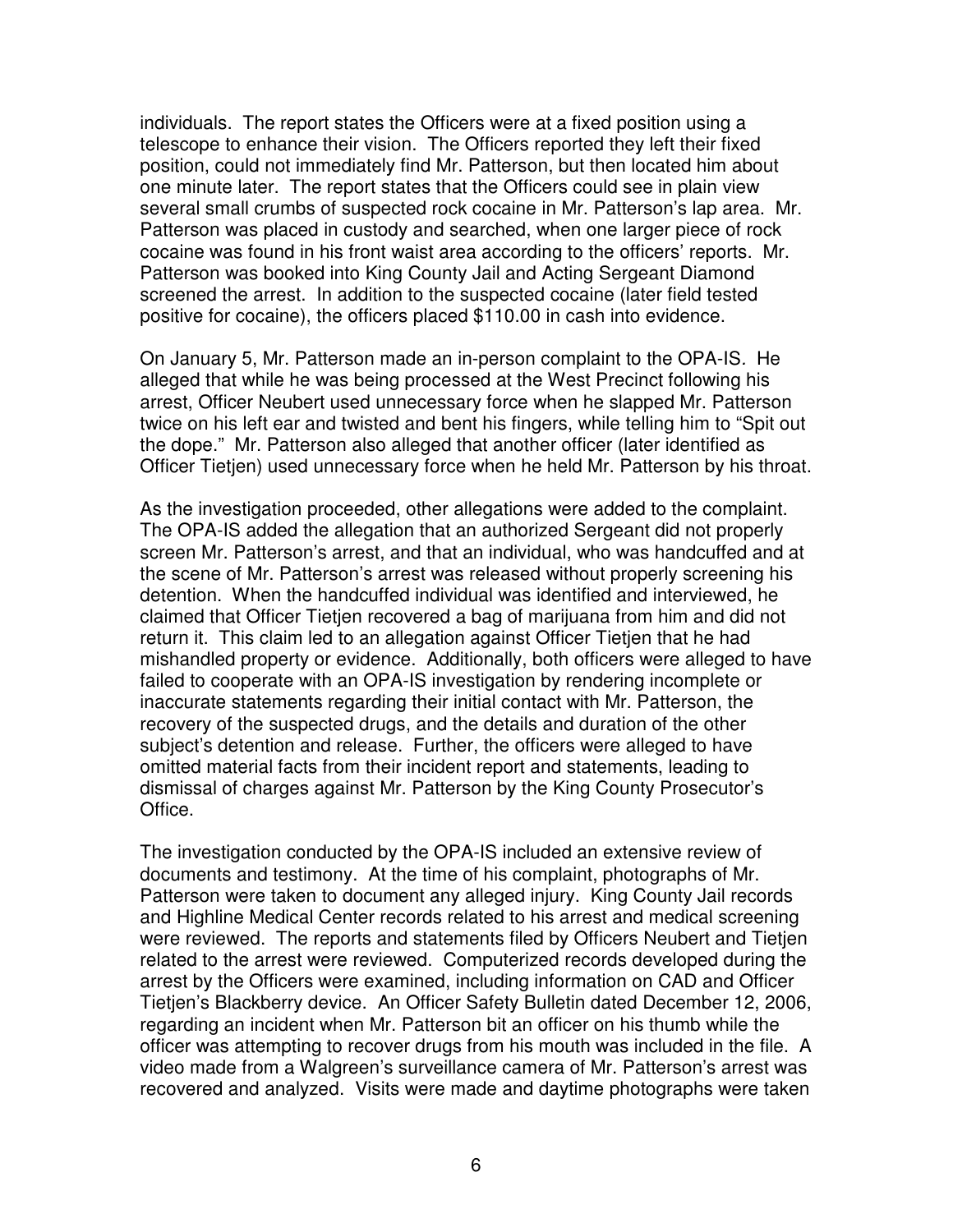of the 3<sup>rd</sup> and Pike area, where Mr. Patterson was arrested. Nine witnesses were interviewed by the OPA-IS, including Mr. Patterson, Officers Neubert and Tietjen, the handcuffed male witness at the scene, a female witness at the scene, and four Officers or Sergeants involved with transporting or processing Mr. Patterson the night of his arrest. In addition, Acting OPA Director/Captain Low, Deputy Chief Diaz and Deputy Chief Kimerer looked at 40 to 50 incident reports from recent cases in which Officers Neubert and Tietjen had been involved, reviewing them for report quality.<sup>18</sup> Deputy Chief Kimerer also secured computer print-outs for all evidence these Officers had entered into the SPD Evidence Unit back to 2004 and a spot check was done of evidence where marijuana, cocaine, and other drugs had been involved.<sup>19</sup> Finally, unsuccessful efforts were made to locate two other people the OPA Auditor identified as potential witnesses.

The OPA findings on the allegations made against the two arresting officers were as follows:

- (1) The officers were Exonerated on the use of Unnecessary Force alleged to have occurred at 3<sup>rd</sup> and Pike while Mr. Patterson was initially detained, searched, and arrested.
- (2) The allegation that the officers used Unnecessary Force with Mr. Patterson, while he was in the holding cell at the West Precinct was determined to be Unfounded.
- (3) The allegation the officers failed to follow Arrest Procedures with regards to the handcuffing and release of the male witness at the scene of Mr. Patterson's arrest was Sustained.
- (4) Allegations against the officers for Failure to Cooperate with the Internal Investigation were Not Sustained.
- (5) The officers were Exonerated on allegations they had not met Honesty requirements in performing their police duties.
- (6) The allegation against Officer Tietjen for Mishandled Property or Evidence was Not Sustained.

### A. Unnecessary Force

Seattle Police Department Polices and Procedures provide, "Officers may, in the performance of their official duties, use only the amount of force necessary and reasonable to effect the lawful purpose intended. When determining the necessity for force and the amount of force required, officers shall consider

<sup>&</sup>lt;sup>18</sup> Olson interview notes, pp. 1-2, Acting OPA Director/Capt. Neil Low. Deputy Chief Kimerer stated it's possible Chief Kerlikowske or Assistant Chief Linda Pierce might have reviewed some reports, too. Olson interview notes, pp. 13-14,

Deputy Chief Clark Kimerer.<br><sup>19</sup> Olson interview notes, pp. 13-14, Deputy Chief Clark Kimerer, and pp. 12-13, Sgt Shane Anderson.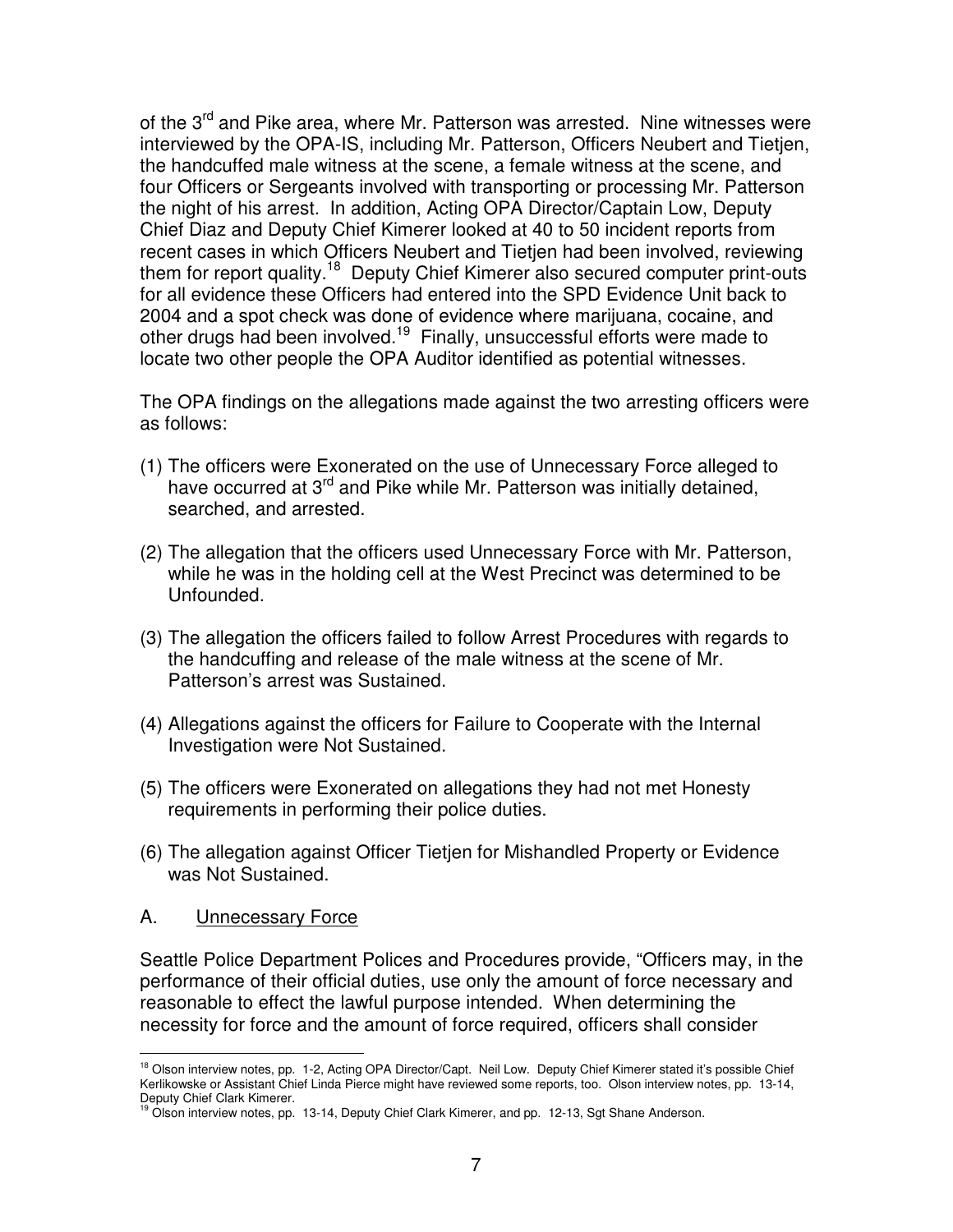known circumstances, including, but not limited to, the level of threat or resistance presented by the subject, the danger to the community, and the seriousness of the crime."<sup>20</sup> There were two allegations regarding use of force one related to Mr. Patterson's arrest at 3<sup>rd</sup> and Pike and the other regarding his treatment after being transported to the West Precinct.

(1) The OPA finding that the officers were exonerated on the allegation they used unnecessary force with Mr. Patterson at 3<sup>rd</sup> and Pike is supported by a preponderance of the evidence indicating the officers used force as alleged, but that it was justified, lawful and proper.

The Officers were exonerated on the allegation that they used unnecessary force during Mr. Patterson's arrest while at 3<sup>rd</sup> and Pike, meaning a preponderance of the evidence indicates the conduct alleged did occur, but that the conduct was justified, lawful and proper. The Walgreen's video of the arrest of Mr. Patterson shows that Officer Neubert used a hold on Mr. Patterson typically used to force an individual suspected of carrying drugs in his mouth to spit them out. Officer Tietjen used a move forcing Mr. Patterson's left hand into a wrist lock and moved his arm behind his back. He was also observed making a twisting motion with Mr. Patterson's left hand fingers. An Officer Safety Bulletin had been issued three weeks earlier regarding an incident when Mr. Patterson bit an officer on his thumb while the officer was attempting to recover drugs from his mouth. The testimony of the female witness present at the scene of the arrest, who claimed the officers were restrained in their treatment of Mr. Patterson during his arrest, was also used to support the OPA finding on this allegation.

In reviewing the OPA investigation of the force used in Mr. Patterson's arrest, I also considered the analysis done of the Walgreen's video by Grant Fredericks, a Forensic Video Analyst. His analysis was initially conducted at the request of The Defender Association, and I was asked to review the affidavit he prepared incorporating his observations about Mr. Patterson's arrest. The affidavit is dated May 9, 2007, and was not considered by the OPA during the initial investigation. Mr. Fredericks notes in his affidavit that Officer Neubert used a "clamp" hold on Mr. Patterson, stating, "An appropriately applied 'clamp' hold is a safe and accepted method used to prevent a suspect from swallowing small quantities of drugs hidden in one's mouth."<sup>21</sup> Later in his affidavit, Mr. Fredericks notes, "Neubert's actions are consistent with an attempt to force Patterson to spit out any objects that may be in his mouth."<sup>22</sup> Mr. Fredericks makes observations throughout his affidavit about the continuing use of the "clamp" hold by Officer Neubert and Officer Tietjen's wrist lock on Mr. Patterson's left hand. The "clamp" hold was reported to last approximately three minutes and forty-four seconds, and the wrist hold nearly as long.<sup>23</sup>

 $20$  SPD Policy and Procedure Manual Section 1.145, Use of Force, effective 01/31/2006.

<sup>&</sup>lt;sup>21</sup> Affidavit of Grant Fredericks, p.6-7.<br>  $\frac{22}{10}$  Id. at p.7.

 $^{23}$  Id. at p.10.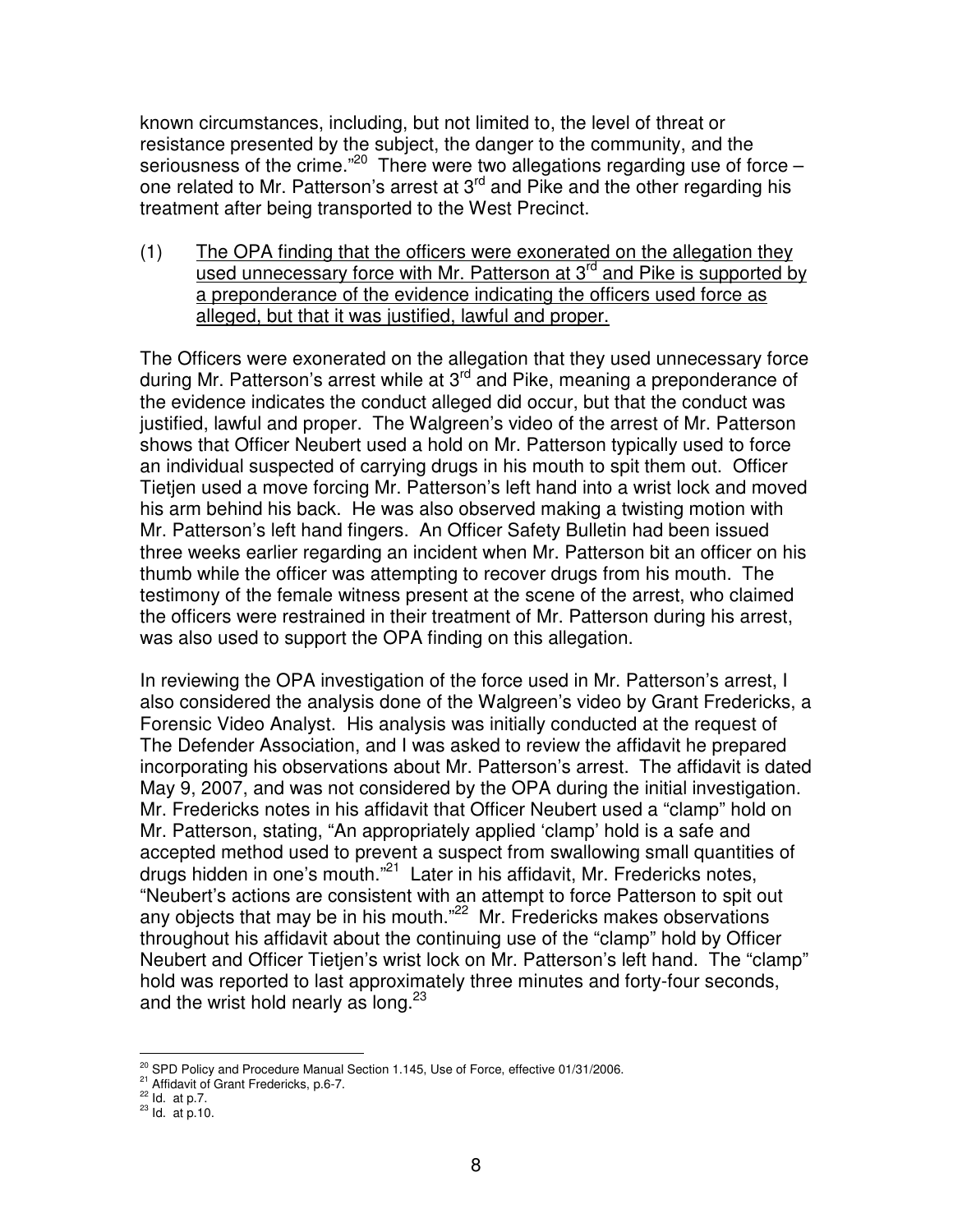Nowhere in Mr. Fredericks' affidavit does he offer an opinion that the force used by Officer Neubert or Officer Tietjen at Mr. Patterson's arrest was unnecessary or unreasonable. At a briefing sponsored by the Seattle City Council Public Safety Committee on July 3, 2007, Mr. Fredericks reviewed his analysis. In responding to a question related to the appropriateness of the force used by Officers Neubert and Tietjen, Mr. Fredericks unequivocally said that he is not a use of force expert and that he should not comment. The OPA finding that the officers were exonerated on the allegation they used unnecessary force with Mr. Patterson at 3<sup>rd</sup> and Pike is supported by a preponderance of the evidence indicating the Officers used force as alleged, but that it was justified, lawful and proper.

(2) A preponderance of the evidence indicates the allegation that the officers used unnecessary force with Mr. Patterson at the holding cell is unfounded.

Next, the OPA determined that the allegation that the officers used unnecessary force with Mr. Patterson once he was in the holding cell at the West Precinct was unfounded. An allegation is "unfounded" when a preponderance of evidence indicates the alleged act did not occur as reported or is false. Mr. Patterson's claim of unnecessary force alleged to have occurred inside the holding cell did not appear credible to OPA-IS from the outset.<sup>24</sup> He did not report to other Officers at the West Precinct at the time that he had been slapped on his ear, nor had his fingers twisted. Officer Estrada testified that while he was in the holding cell, Mr. Patterson appeared to purposely try to fall out of his wheelchair. When he did fall out, Officers Neubert and Tietjen helped Mr. Patterson back into his wheelchair and examined him to be sure he had not injured himself. While Mr. Patterson later told King County Jail staff that he had ringing in his left ear, Highline Medical Records indicate that there was no evidence of trauma to Mr. Patterson's head or the ear, though tenderness to an (unspecified) extremity is noted. The OPA-IS photos taken of Mr. Patterson three days after his arrest, when he filed his complaint, did not show any injuries. I agree with the initial OPA finding that a preponderance of the evidence indicates the allegation that the Officers used unnecessary force with Mr. Patterson at the holding cell is unfounded.

B. The allegation that the Officers did not follow proper arrest procedures for screening the handcuffed male was supported by a preponderance of the evidence and properly sustained.

The allegation the officers failed to follow arrest procedures with regards to the handcuffing and release of the male witness at the scene of Mr. Patterson's arrest was sustained, meaning the allegation of misconduct was supported by a preponderance of the evidence. SPD standards clearly place a duty on a primary officer involved in an arrest or detention to notify a sworn SPD supervisor (sergeant or above) prior to booking or otherwise releasing control of a person in

<sup>&</sup>lt;sup>24</sup> Olson interview notes, p. 10, Sqt. Brian Miles.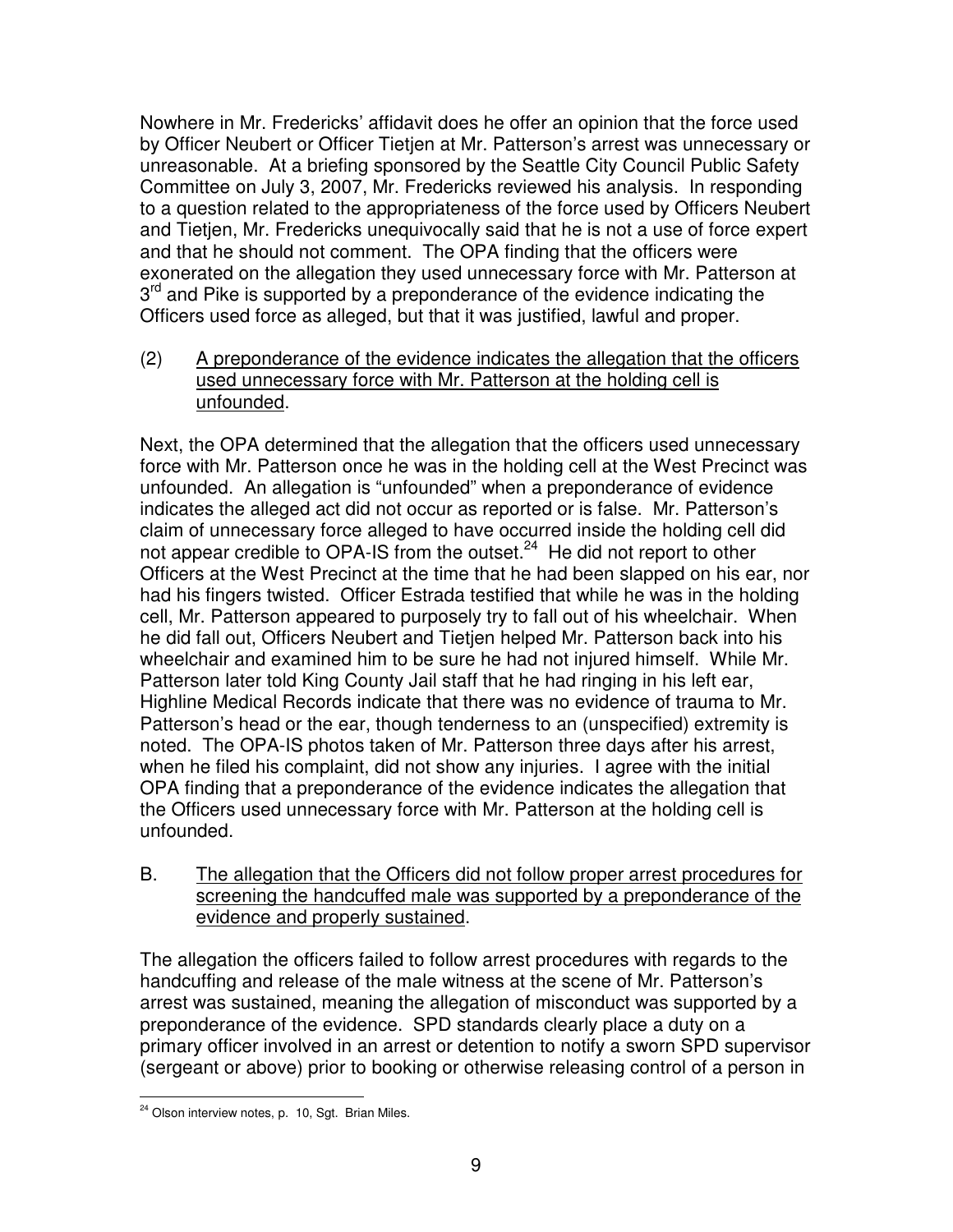custody (e.g., handcuffed).<sup>25</sup> The Officers admitted to the failure to appropriately screen their handcuffing and detention of the other male suspect at the scene of Mr. Patterson's arrest. I agree with the OPA's sustained finding that the officers did not follow proper arrest procedures for screening the handcuffed male.

What is less clear is whether there was a finding by the OPA on an allegation with regards to concerns that Mr. Patterson's own arrest was not properly screened with a supervisor. The Proposed Disposition memo written by Acting Captain/Lieutenant Michael Kebba discussed the evidence developed on this point, and he recommended a sustained finding on failure to follow arrest procedures with both the handcuffed male and Mr. Patterson. However, the Acting OPA Director/Captain Neil Low's final Certification does not address the screening of Mr. Patterson's arrest, and only notes the Officers did not follow proper procedures with regards to the handcuffed male. This is a point that will be discussed more fully below, in Section V.

C. As the evidence was neither proved nor disproved on the allegation of failure to cooperate with the internal investigation, a finding of "not sustained" was appropriate.

SPD policy provides that, "Employees shall cooperate in a Department internal investigation of an allegation of misconduct …shall truthfully answer questions and render complete, material and relevant statements, including all facts and circumstances surrounding the subject matter of the investigation, which may be known to the employee."<sup>26</sup> Here, the allegation Officers Neubert and Tietjen failed to cooperate with the OPA-IS was not sustained, indicating the allegation of misconduct was neither proved nor disproved by a preponderance of the evidence.

Officers Neubert and Tietjen were each interviewed twice, once before the Walgreen's video was available and again afterwards. In their second interviews, they were first led through a series of follow-up questions based on their original interviews and then shown the Walgreen's video and asked further questions. In his Proposed Disposition, Acting Captain/Lieutenant Michael Kebba expressed concern that the Officers' responses to some questions lacked clarity in establishing what they recalled or knew at the time of the interviews. Lieutenant Kebba concluded that the Officers' lack of attention to their duty reflected poorly on them, recommending a finding of "not sustained" on this issue. The Acting OPA Director/Captain Low opined that the Officers' second interview partially explains their memory lapses on their first interview, certifying a "not sustained" finding on the allegation of failure to cooperate.

At the heart of this issue is the fact that the Officer's' incident report and statements about Mr. Patterson's arrest do not include details evident from the

<sup>&</sup>lt;sup>25</sup> Seattle Police Department Policy and Procedures Manual Section 2.001, Arrest Procedures, effective 05/23/2006.

<sup>26</sup> SPD Policy and Procedure Manual Section 1.117, III.F., Public and Internal Complaint Process, effective 12/08/2003.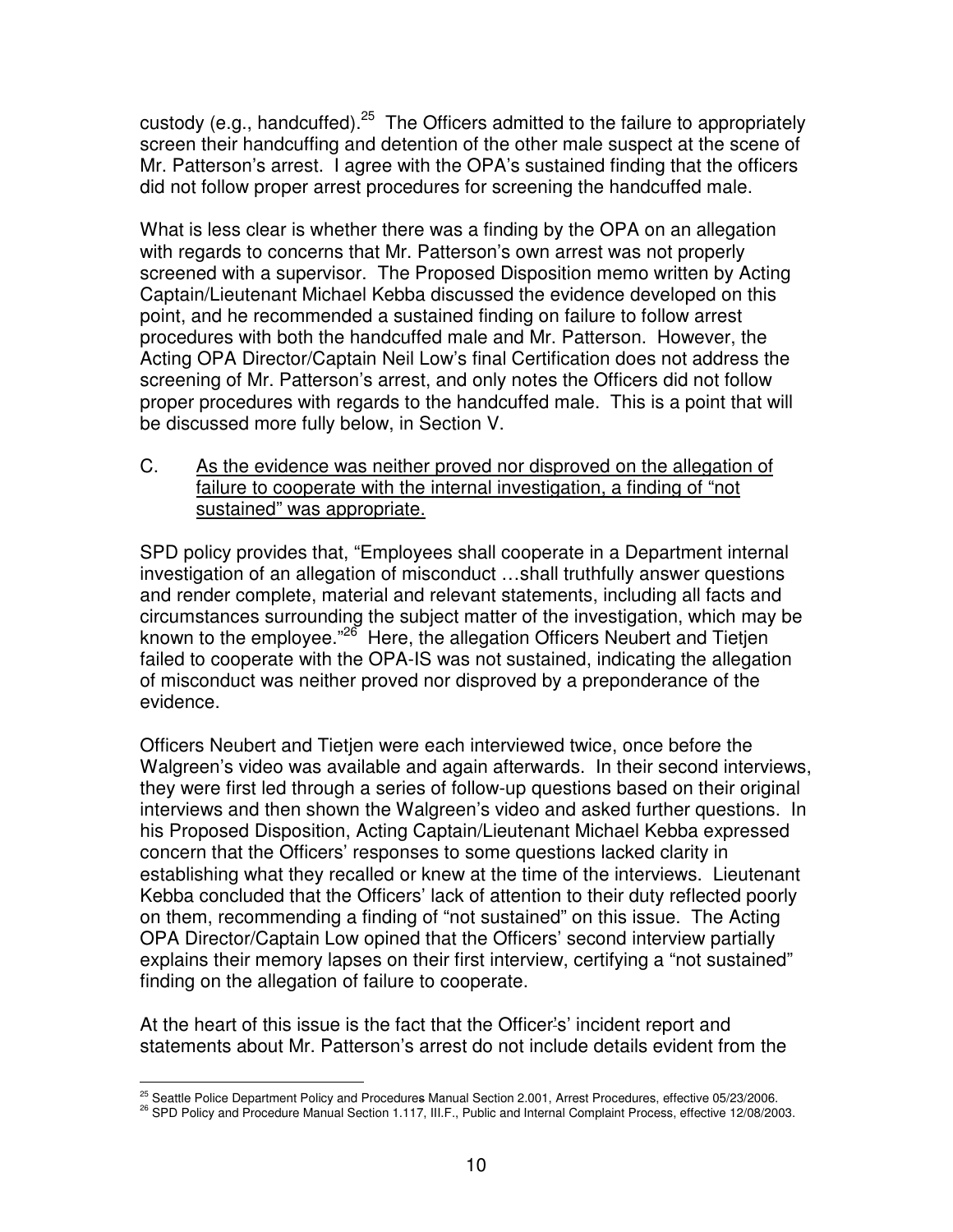Walgreen's video, and they did not remember certain details evident from the video when questioned during the OPA-IS investigation. For example, the video shows the officers interacting with a handcuffed male at the point that Mr. Patterson arrives on the scene. The handcuffed male is present throughout most of the video. However, neither Officer mentioned the handcuffed male in their incident report and statements. Sergeant Woolery, the primary OPA-IS investigator on this case, noted that in the first interviews, before the video became an issue, the Officers offered up the fact they had made contact with another male with whom they were talking prior to Mr. Patterson coming onto the scene.<sup>27</sup> Officer Neubert notes that they were "speaking with an individual directly when Mr. Patterson came around the corner" and then describes the handcuffed male later seen in the Walgreen's video.<sup>28</sup> Officer Tietjen notes that they were in contact with another male at the time Mr. Patterson arrived, and acknowledges checking with his Blackberry device for outstanding warrants on the male.<sup>29</sup> When asked if he handcuffed the male, he initially answered, "No," and indicated he did not think Officer Neubert handcuffed the individual, either; "I don't remember him being in handcuffs at all."

Officer Tietjen thought they had been dealing with the handcuffed male about 5 or 10 minutes at the point they started dealing with Mr. Patterson.<sup>30</sup> Officer Neubert stated in his incident report that he made contact with Mr. Patterson 1 minute after arriving at the scene, which could not take into account the Officers' interaction with the handcuffed male. Because we do not have any video coverage for the period of time before Mr. Patterson's arrest, we cannot confirm the time frame, though the handcuffed male thought he had been detained 20-30 minutes at the point Mr. Patterson arrived. On the other hand, the handcuffed male testified that he believed the Officers detained Mr. Patterson for 20 minutes before Mr. Patterson was handcuffed, while the video establishes only approximately 4 minutes elapsed.

There was a sense of struggle to figure out if some of the Officers' details around the time line and failure to report the handcuffing of the second male should be construed as an outright lies or lies of omission. However, in the end, Sergeant Woolery concluded the Officers did not lie but gave the process "short shrift."<sup>31</sup> Sergeant Shane Anderson, another OPA investigator at the time, sat in on second interviews of Officers Neubert and Tietjen, apparently because of his background in narcotics. He offered that in his opinion, the Officers seemed to answer questions in a noncommittal sort of way; they were "not completely forthcoming but not deceptive."<sup>32</sup>

<sup>&</sup>lt;sup>27</sup> Olson interview notes, pp. 2-4, Sergeant Randy Woolery.

<sup>&</sup>lt;sup>28</sup> Statement of Officer Greg Neubert, 2/15/07, p. 8.

<sup>&</sup>lt;sup>29</sup> Statement of Officer Michael Tietjen, 2/15/07, p. 14.

 $30$  ld. at p. 15.

<sup>&</sup>lt;sup>31</sup> Olson interview notes, pp. 2-4, Sergeant Randy Woolery.

<sup>&</sup>lt;sup>32</sup> Olson interview notes, pp. 12-13, Sergeant Shane Anderson.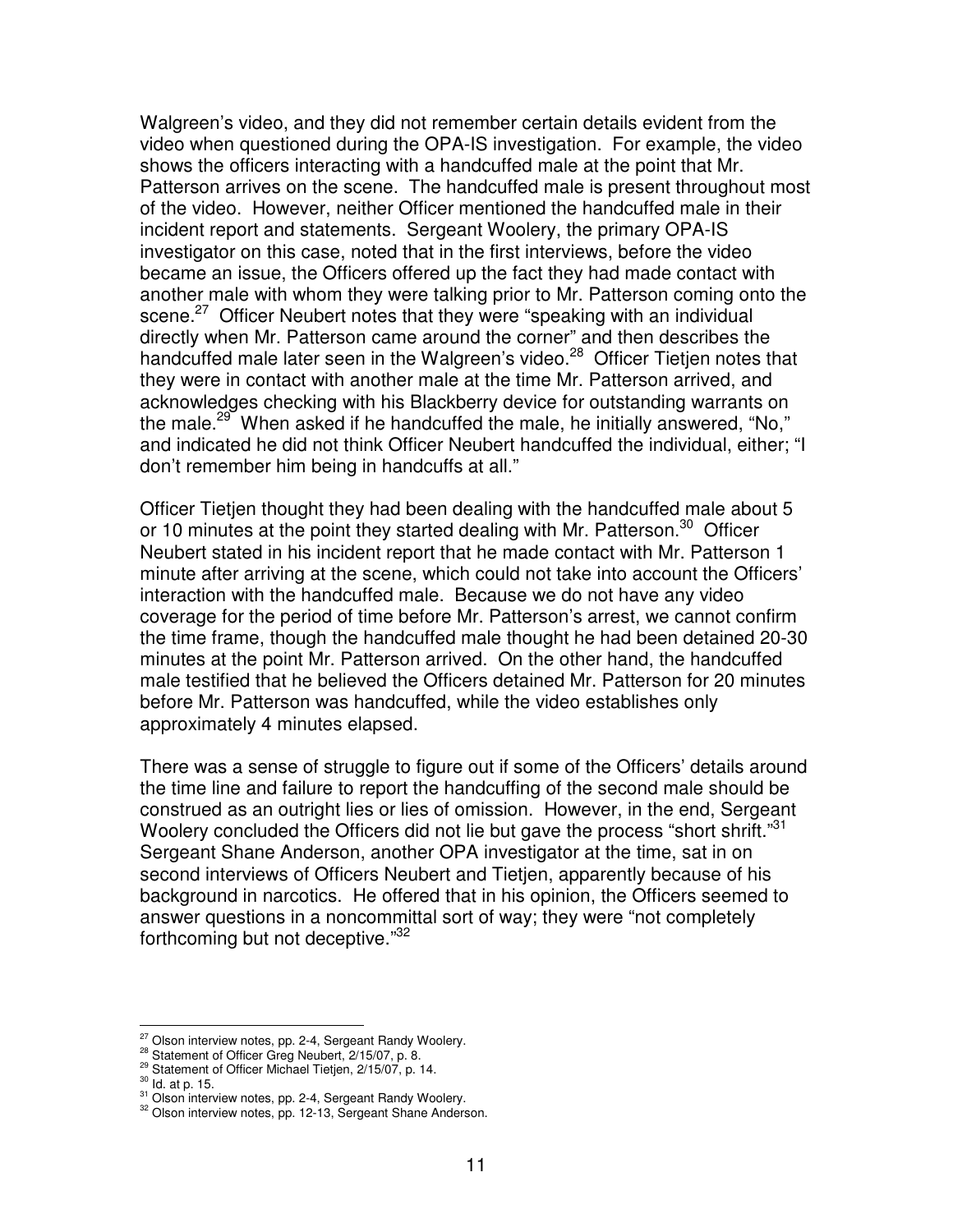In sum, the "not sustained" finding on the allegation the Officers failed to cooperate with an OPA investigation captures the sense that the employees were not necessarily forthcoming but not outright deceptive.

### D. Allegations related to the Officers' Honesty

The allegation concerning whether the Officers were honest is closely related to the issue of whether they failed to cooperate in the investigation. Seattle Police Department Policies provide, "Employees shall be truthful, accurate and complete in oral and written communications, statements, and reports; testimony; official administrative and employment records; and statements and interviews in internal investigations."<sup>33</sup> The OPA determined the Officers were "exonerated" on the issue of honesty.<sup>34</sup> A finding of "exonerated" means that a preponderance of the evidence indicates the conduct alleged did occur, but that the conduct was justified, lawful and proper.

There is agreement that the incident report and statements completed by these officers following the arrest of Mr. Patterson omitted certain facts. The documents fail to note details obvious from the Walgreen's video, such as the presence of the male witness detained in handcuffs prior to Mr. Patterson's arrival. There were also questions raised about the time-line of events as reported by the Officers in their incident report and statements, and during their OPA interviews, as compared to what is observable on the Walgreen's video.

An issue that Mr. Patterson did not directly raise when he filed his complaint but was investigated by the OPA-IS relates to insinuations made that the Officers planted drugs on Mr. Patterson. The Officers reported observing several small crumbs of rock cocaine on Mr. Patterson's lap at the time of his arrest, and that a large piece of rock cocaine was located in his waist area. Approximately .3 grams of rock cocaine was turned in as evidence by the Officers. However, the Walgreen's video is not conclusive about exactly when the Officers observed and recovered the drugs. At one point, Officer Tietjen reaches forward toward the area of the center of Mr. Patterson's body and then appears to lean towards the ground. After he stands back up, Officer Tietjen "appears to be examining something small in his hands."<sup>35</sup> There is an apparent inconsistency because Officer Tietjen reported that Officer Neubert recovered the drugs from Mr. Patterson, while it appears that Officer Tietjen may have done so himself. However, Grant Fredericks notes in his affidavit that at one point, "Given the position of Neubert, it is not possible to determine from the video whether anything was extracted from Patterson's mouth." <sup>36</sup> At another point, Neubert makes a motion towards the center of Mr. Patterson's body, and, as Mr.

<sup>33</sup> SPD Policy and Procedures Manual Section 1.003, V.A., Standards and Duties, effective 06/01/2006.

<sup>&</sup>lt;sup>34</sup> There is some confusion because the final Certification by the Acting OPA Director/Captain Low shows on the front of the form that the employees were "Exonerated," yet indicates the allegation of honesty is "unfounded" in the discussion that follows. Acting OPA Captain/Lieuteanant Kebba's recommendation on the honesty allegation was that the Officers

be exonerated.<br><sup>35</sup> Affidavit of Grant Fredericks, p. 11.

<sup>&</sup>lt;sup>36</sup> ld. at. 9.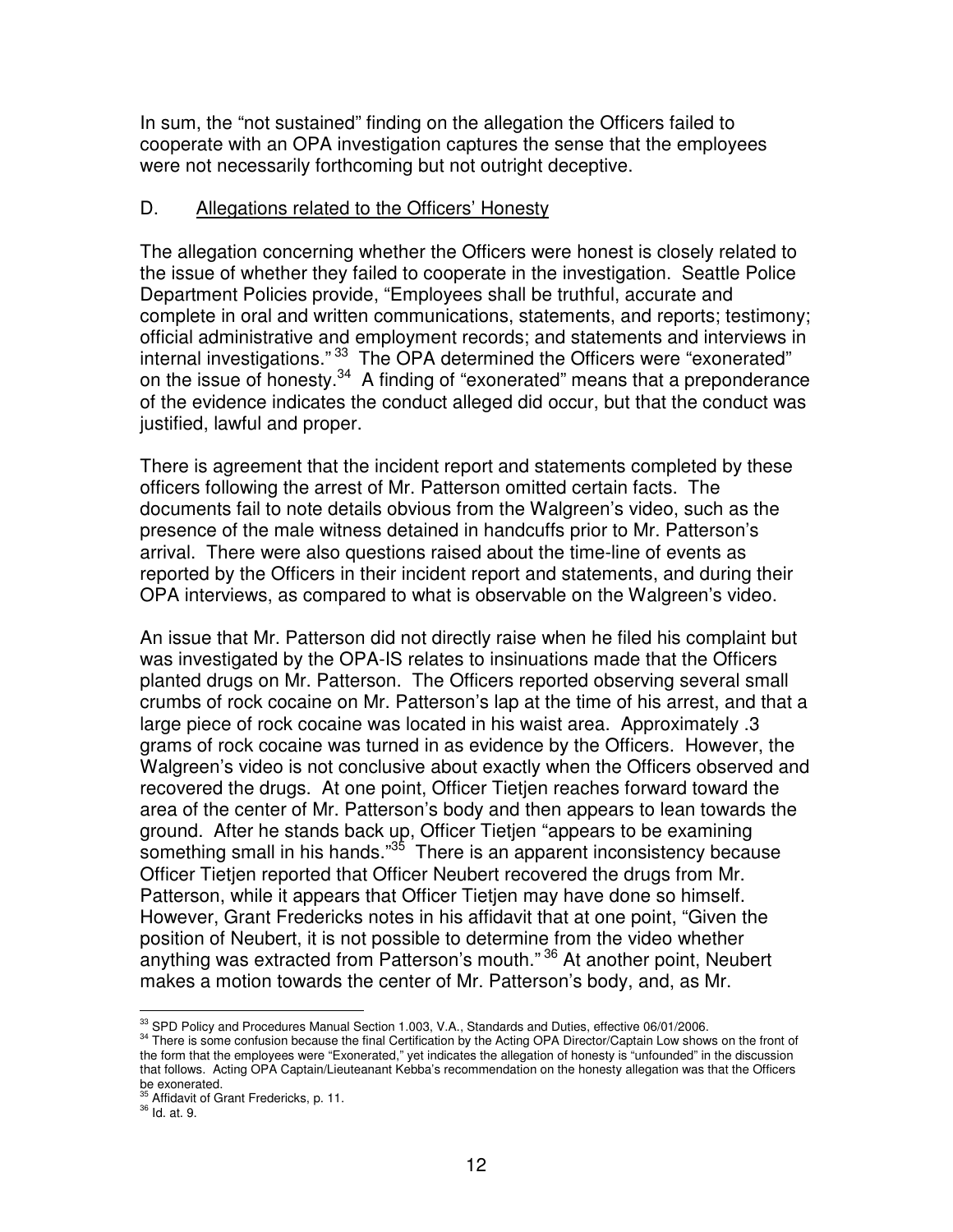Fredericks notes, "Due to the position of the camera it is impossible to determine if Neubert is examining Patterson's lap area," where the drugs were reported to have been observed and recovered by Neubert.<sup>37</sup>

Two other witnesses provided information related to the recovery of drugs by the Officers. The handcuffed male who was present for Mr. Patterson's arrest testified that he observed the Officers recover suspected crumbs of drugs from Mr. Patterson's lap when he was placed in handcuffs. This is consistent with the Officers' report and statements.<sup>38</sup> The female witness who was at the scene asserted that she saw Mr. Patterson "throw" something out of his mouth and that she observed one of the Officers recover, apparently from the ground, "a rock, a cocaine rock in a plastic bag." The female witness said she recognized what it was, "crack cocaine," because she's an addict. She stated, "I don't recall nor did I witness the police officer planting any dope on Mr. Patterson at all."

As with the issue on cooperation, it appears the Officers were not completely forthcoming, though not outright deceptive about details concerning Mr. Patterson's arrest. However, there is another factor to consider on this allegation. The Officers were disciplined for their failure to properly screen the arrest of the handcuffed male; however, their failure to note the presence of this known witness to Mr. Patterson's arrest could be considered the omission of a relevant, material fact. The omission calls into question whether the officers were "accurate and complete" in their reports, as required by Section 1.003. Mitigating against a finding of "sustained" on this issue, though, is the fact that in their interviews, before being shown the video, the Officers did offer up information about the male present at Mr. Patterson's arrest. Though they did not recall him being handcuffed, they did not attempt to cover up the fact they had detained him and checked for outstanding warrants on him.

Others have raised concerns about the accuracy of the incident reports in that the written account with regards to observing and recovering the drugs at issue does not completely mesh with what is observed on the Walgreen's video. Similarly, those who believe that the allegation of unnecessary use of force should have been sustained argue that there is a problem with the lack of detail in the report on the force used during the arrest. The facts underlying these issues are less clear. What is clear is that the Officers did not report a material and relevant fact, that there was an identifiable witness to Mr. Patterson's arrest, the handcuffed male. With the benefit of hindsight, I would have recommended at least a finding of "not sustained" on this allegation.

 $37$  Id. at 12.

<sup>&</sup>lt;sup>38</sup> In his affidavit, Grant Fredericks observes that there was a "high wind" present in the area the night of Mr. Patterson's arrest, and that "it is unlikely that 'numerous chips and pieces of cocaine' as described in the Officers' reports, could adhere to Patterson's lap area as he wheeled himself down the street." Affidavit at p. 17. It's not clear what expertise Mr. Fredericks would have to offer such an opinion, but in any case, his conclusion is not supported by the testimony of this witness.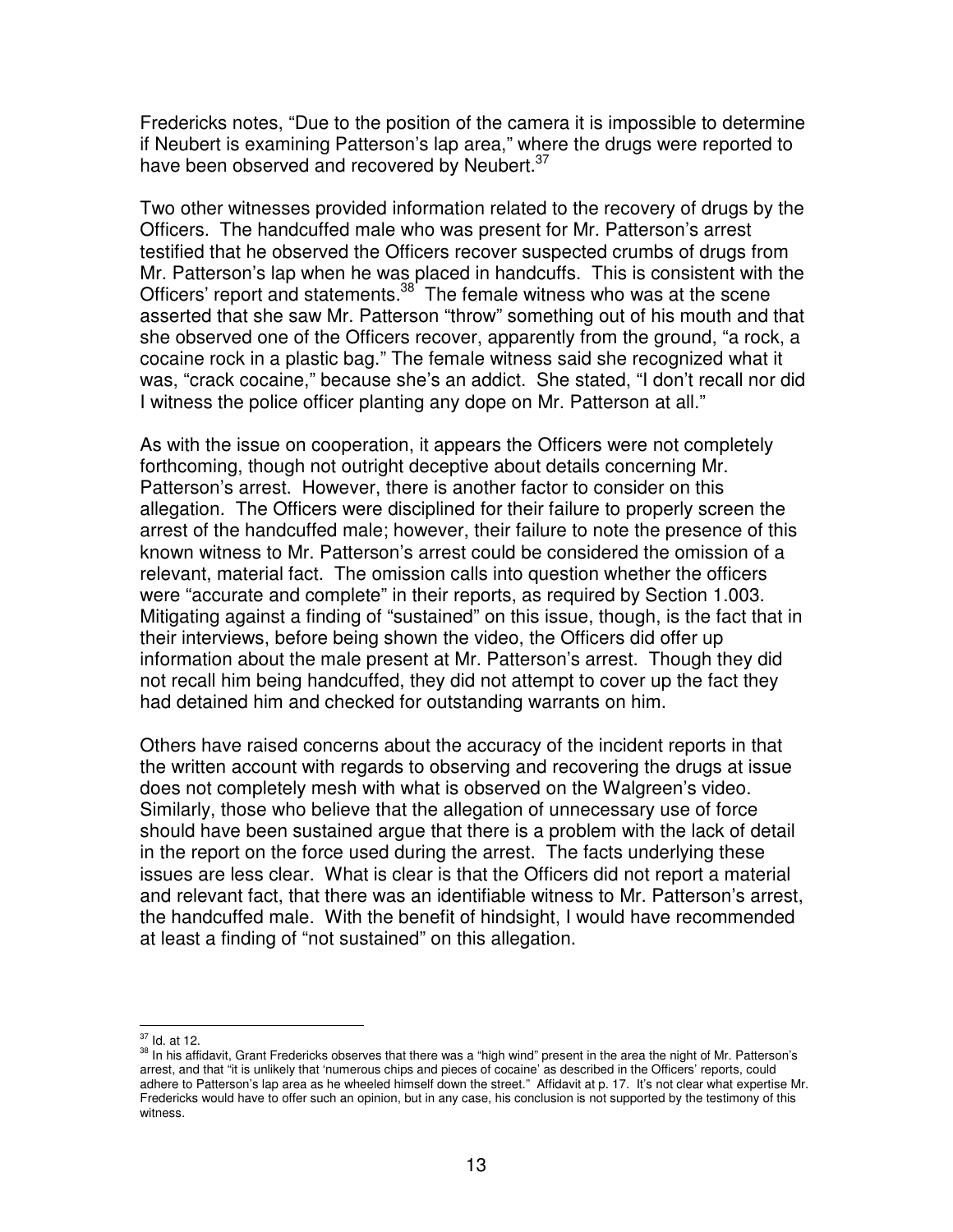E. Because the allegation against Officer Tietjen for mishandled property or evidence was neither proved nor disproved by a preponderance of the evidence, it was properly "not sustained."

The handcuffed male at the scene of Mr. Patterson's arrest claimed that he was in possession of a dime sized baggie of marijuana that was removed from his person by Officer Tietjen. When asked if he had recovered evidence, Officer Tietjen responded, "I don't believe I did…I don't believe he had any marijuana." When asked if he had disposed of marijuana after this incident, he responded, "I don't believe I did, no." And when asked if he had placed any marijuana inside his pocket, Officer Tietjen responded, "I don't believe so, no. I can't tell you with certainty that this didn't occur, but I'm telling you it doesn't sound familiar to me." If it occurred, the Officer states he would have remembered it and documented it. But he failed to mention the handcuffed individual in his incident statement, much less the alleged marijuana taken. The OPA Auditor credited a statement from the male witness that he asked for the return of his marijuana and the Officers refused to do so as indicating he was telling the truth.

Members of the Command Staff checked outside the usual evidence gathered through IS to see if there was any pattern with these two Officers creating suspicion about their drug arrests. Deputy Chief Kimerer contacted the Evidence Unit and asked for a report on all evidence submitted by Officers Neubert and Tietjen back to 2004. He was checking to see if there was "spotty entry of evidence of marijuana or other drugs." He concluded that, "Everything appears scrupulously entered."<sup>39</sup> Deputy Chief Kimerer had also looked at 12 to15 incident reports done by the Officers and compared them to the evidence reports, and found the information matched up.<sup>40</sup> The Officers were roughly equal in terms of frequency of entries, and had a similar number as compared to other Officers.<sup>41</sup> Since there was no corroborating evidence to verify the assertions of the handcuffed male, Acting OPA Captain/Lieutenan Kebba recommended a finding of "not sustained" on this issue. Because the allegation against Officer Tietjen for mishandled property or evidence was neither proved nor disproved by a preponderance of the evidence, it was properly "not sustained."

# IV. Concerns Regarding the Investigative Process, including Inquiries by the Chief of Police

Efforts were taken to ensure that the investigation of Mr. Patterson's complaint was "thorough, fair and expeditious," as required by SPD Policy. The Office of Professional Accountability Review Board 2007 Mid-Year Report, issued July 2, 2007, concluded that there was "excellent investigative work by OPA from the

<sup>&</sup>lt;sup>39</sup> Olson interview notes, pp. 13-14, Deputy Chief Clark Kimerer.

 $10<sup>40</sup>$  Id.

 $41$  Id.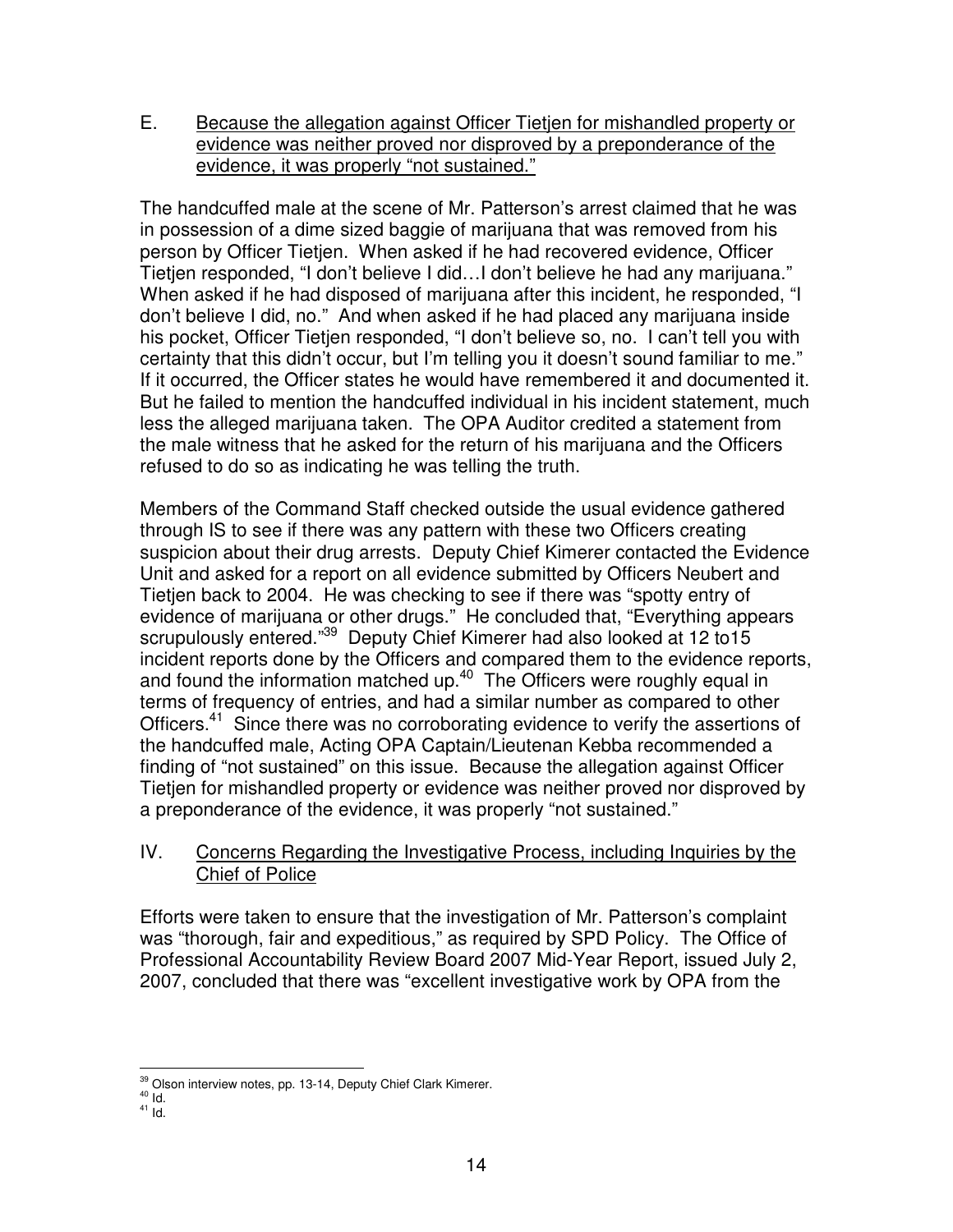outset of this case..."<sup>42</sup> In addition to thoroughness, there is also ample evidence that employees, including Chief Kerlikowske, strived to ensure fairness, credibility of the findings and integrity in the process during the investigation of Mr. Patterson's complaint.

For example, Captain Neil Low, who was the Acting OPA Director, and Lieutenant Michael Kebba, who was then the Acting Captain, both indicated that they were explicitly told that the Command Staff was not looking for a particular outcome in this investigation. Captain Low said, "[I] remember going to [the] Command Staff meeting and Mike [Kebba] was working on the summary and [Deputy Chief] Diaz [said], "Don't discuss this with me. You guys make your decision."<sup>43</sup> He also noted, "We felt empowered to do what we needed to do."<sup>44</sup> Though feeling empowered, Captain Low and Lieutenant Kebba reported that they struggled with the evidence as it was uncovered, though again, Captain Low said, "We had a discussion and I told [Kebba] that we didn't need Command Staff permission to make any findings."<sup>45</sup> Along the same lines, Sergeant Randy Woolery, the lead OPA-IS investigator on the case, noted that though there is room to disagree, "Nobody asked me what I thought or told me what to do, beyond Chief [Kerlikowske] suggesting we find [the unidentified woman in the video of Mr. Patterson's arrest]." 46

Lieuteanant Kebba indicated that, "[Captain] Low said nobody upstairs wanted to prescreen my recommendations," as he worked on finalizing his Proposed Disposition.<sup>47</sup> "I felt stress but not from the Chief's office. Did I have influence? No. Did I feel uncomfortable? [It] comes with responsibility…Absolutely not – [the] Chief didn't meddle. For him to ask questions, [that's] not unusual. We welcome that because we might not be looking at all of the angles. If he has unanswered questions, we have to go get answers before [the] case is closed. He's the person ultimately responsible for the finding. No outside influence one way or the other. Everyone [was] resting on our ability to investigate this thoroughly and allowed [the] process to play out. I cannot even say if anyone had any hopes for [an] outcome. If [anyone] had favoritisms [about the outcome], [they were] not made known to [Kebba]. Nobody [was] circling around these officers." 48

Questions have been raised about Chief Kerlikowske's role in suggesting that the OPA-IS locate a female witness present at Mr. Patterson's arrest. Sergeant Woolery only had a first name for the witness and had been unsuccessful in his attempts to reach her by phone at a number Mr. Patterson provided. According

<sup>&</sup>lt;sup>42</sup> Office of Professional Accountability Review Board 2007 Mid-Year Report, issued July 2, 2007, p.8. The Review Board noted, "The assigned OPA Sergeant in particular is to be commended for the thoroughness of his investigation, the care taken and expertise exhibited in his interviews, and his dogged determination to get at the facts." Id. at p. 20.<br><sup>43</sup> Olson interview notes, pp. 1-2, Acting OPA Director/Captain Neil Low.

 $\frac{44}{15}$  ld.

<sup>46</sup> Olson interview notes, pp. 2-4, Sergeant Randy Woolery.

<sup>47</sup> Olson interview notes, pp. 4-6, Acting OPA-IS Captain/Lieutenant Mike Kebba.

 $48$  Id.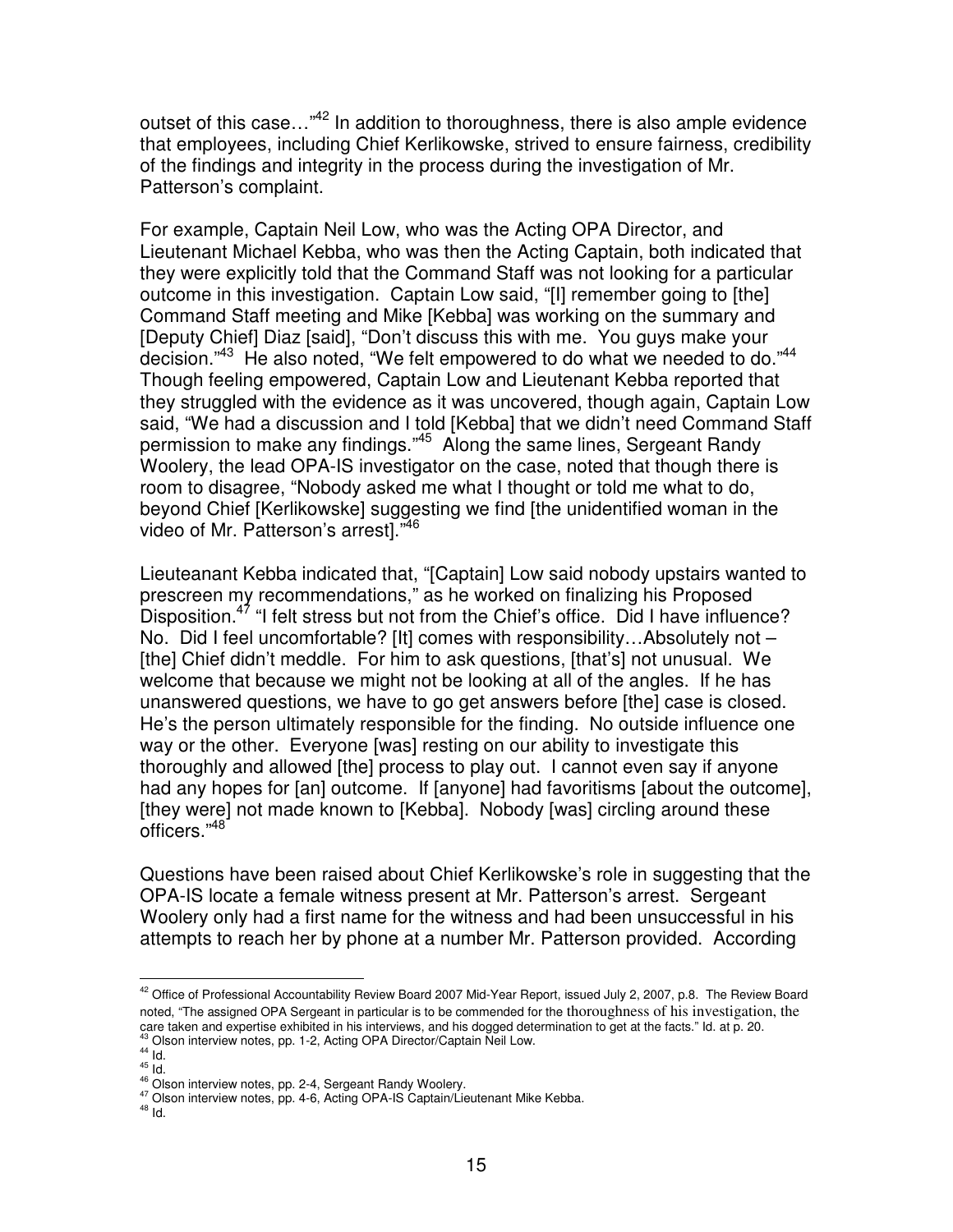to Sergeant Woolery's case notes, on April 2, 2007, he was asked by the Acting OPA Director/Captain Low to show the Walgreen's video to Chief Kerlikowske. After viewing the video, the Chief suggested that officers working downtown might be able to identify the witness, and told Sergeant Woolery to print stills from the video of the unknown female and try to ID her.<sup>49</sup> Flyers with her picture were printed up and distributed to Second Watch Bike Officers and others, to try to locate this witness. Two days later, Sergeant Woolery received a phone call from a West Precinct Bike Officer Drummond, advising that a woman matching the photo was in custody.

Sergeant Woolery and Sergeant Anderson made contact with the female witness at the West Precinct.<sup>50</sup> Initially, she confirmed her identity from the still photos and that she was at Walgreen's on January 2, 2007, and that she witnessed the interaction between the Officers and Mr. Patterson. She also confirmed she had received phone messages from Sergeant Woolery but said she did not respond because "she did not want to become involved in this incident or any altercation." The witness "indicated that she would only give me a statement tonight if we could release her on the drug arrest…she indicated that she did not want to go to jail." Sergeant Woolery advised the witness that the charges would not be dropped as a trade for her statement, but she would not give a voluntary statement. In my interview of Sergeant Anderson, he described how he had offered to bring in a narcotics detective who could work with the witness to work off her charge in exchange for information about other drug deals. But he made it clear to her that the administrative investigation was separate and that she would not be released from her charges in exchange for a statement.<sup>51</sup> Acting OPA Director/Captain Low was notified of the situation and agreed the witness should not be released from her charges in exchange for a statement.

Next, Acting OPA Director/Captain Low spoke by phone with Deputy Chief John Diaz about the situation. He told him that "I didn't think was ethical to let her out of her charges….charges had to be hanging over her head…had to face music for what she was doing...if I let her out, she's beholden to department." <sup>52</sup> Deputy Chief Diaz agreed at that point. According to Acting OPA Director/Captain Low, he and the Deputy Chief spoke again a little later and he was concerned that if they did not get a statement from her that night, the witness would be released and she might disappear. Captain Low believes it was his plan to suggest to the witness that they could investigate and release (I&R) her that evening in exchange for a statement, but that she would still have to face the charges.<sup>53</sup> Deputy Chief Diaz does not recall if Captain Low asked his permission to do the I&R in exchange for a statement from the witness or just reported that he had done it after the fact. Deputy Chief Diaz had "no problem

<sup>&</sup>lt;sup>49</sup> Olson interview notes, pp. 2-4, Sergeant Randy Woolery.

<sup>&</sup>lt;sup>50</sup> My report of what happened during this first meeting with the witness is taken from Sergeant Woolery's case notes.

<sup>&</sup>lt;sup>51</sup> Olson interview notes, pp. 12-13, Sergeant Shane Anderson.

<sup>&</sup>lt;sup>52</sup> Olson interview notes, pp. 1-2, Acting OPA Director/Captain Neil Low.

 $^{53}$  Id.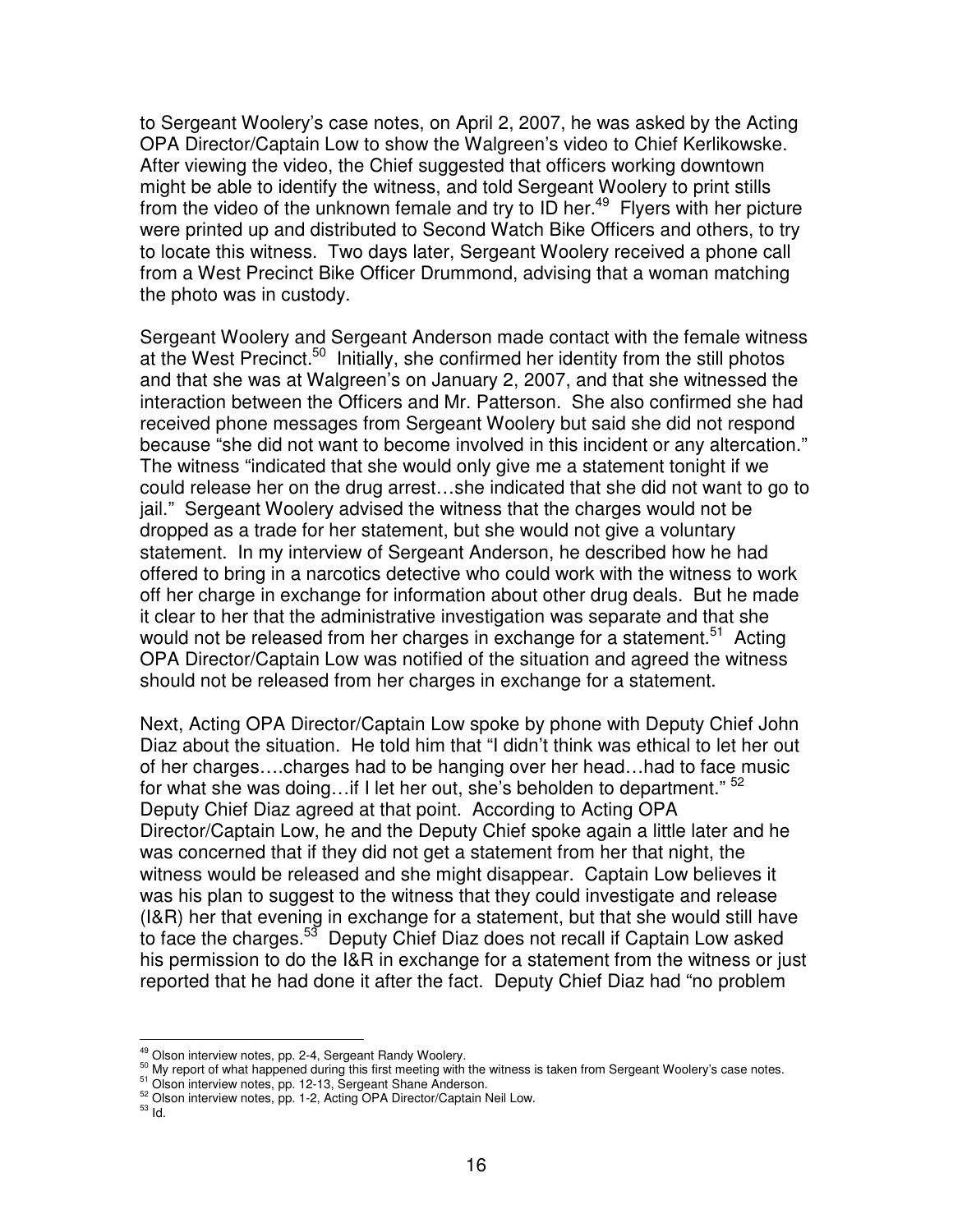with the approach" and noted that the witness would have been "kicked lose by morning anyway." 54

Sergeant Bill Edwards was called into the office at that point, because it was after regular work hours and he lived closest to the OPA-IS office.<sup>55</sup> "We were very clear with her that it had no effect on [her] pending charges and [the] only thing we were asking is her statement of what [she] observed that night."<sup>56</sup> Once the witness agreed to give a statement in exchange for being released that evening, with the understanding that the underlying charges would not be dismissed, Captain Low took care of the paperwork involved. <sup>57</sup> Captain Low was the Night Duty Captain that evening. There was a potential conflict, or appearance of conflict, in this arrangement because Captain Low was in effect wearing two hats, one as Acting OPA Director and one as Night Duty Captain. Once the witness was ready to give her statement, though, Captain Low consciously chose not to sit in on the interview, both not to influence the witness because he was in his uniform, and also because he would be later reviewing the case for the OPA certification. 58

There were advantages to having Sgt. Edwards interview this female witness. Though he was aware of the broad allegations involved and some details with the case, and had seen the video, he was not familiar enough to steer questions with the witness.<sup>59</sup> Sgt. Edwards intentionally did not do a pre-interview of the witness because he did not want her to have any sense of what the OPA-IS was going to question her about.<sup>60</sup> He "made it very clear up front that all we were asking for [in exchange for] the release is for her to give a truthful statement."<sup>61</sup>

In sum, as Sergeant Anderson stated in his interview, "everyone wanted to hear [the female witness's] side of the story."<sup>62</sup> He indicated he had no sense of what her testimony would be and that they told her, "it didn't matter what she had to say," they just wanted her side of the story.<sup>63</sup> Acting OPA Director/Captain Low stated, "All we want[ed] is for her to tell us what happened."<sup>64</sup> As noted by the former OPA Director, Sam Pailca, an exchange of release from jail for a witness statement is a legitimate technique to use in appropriate cases.<sup>65</sup> An investigator must weigh the competing interests and consider whether the "benefit and need to know information outweigh[s] potential harm."<sup>66</sup>

<sup>54</sup> Olson interview notes, pp. 8-9, Deputy Chief John Diaz.

<sup>55</sup> Olson interview notes, pp. 6-8, Sgt. Bill Edwards.

<sup>56</sup> Id.

<sup>&</sup>lt;sup>57</sup> See Olson interview notes, pp. 1-2, Acting OPA Director/Capt. Neil Low.

 $^{58}$ ld.. <sup>59</sup> Olson interview notes, pp. 8-9, Sgt. Bill Edwards.

 $^{60}$  Id.

 $\frac{61}{1}$ ld.

<sup>&</sup>lt;sup>62</sup> Olson interview notes, pp. 12-13, Sgt. Shane Anderson.

 $\frac{63}{1}$ ld.

<sup>&</sup>lt;sup>64</sup> Olson interview notes, pp. 1-2, Acting OPA Director/Capt. Neil Low.

<sup>&</sup>lt;sup>65</sup> Olson interview notes, pp. 9-10, Former OPA Director, Sam Pailca.

<sup>&</sup>lt;sup>66</sup> Id.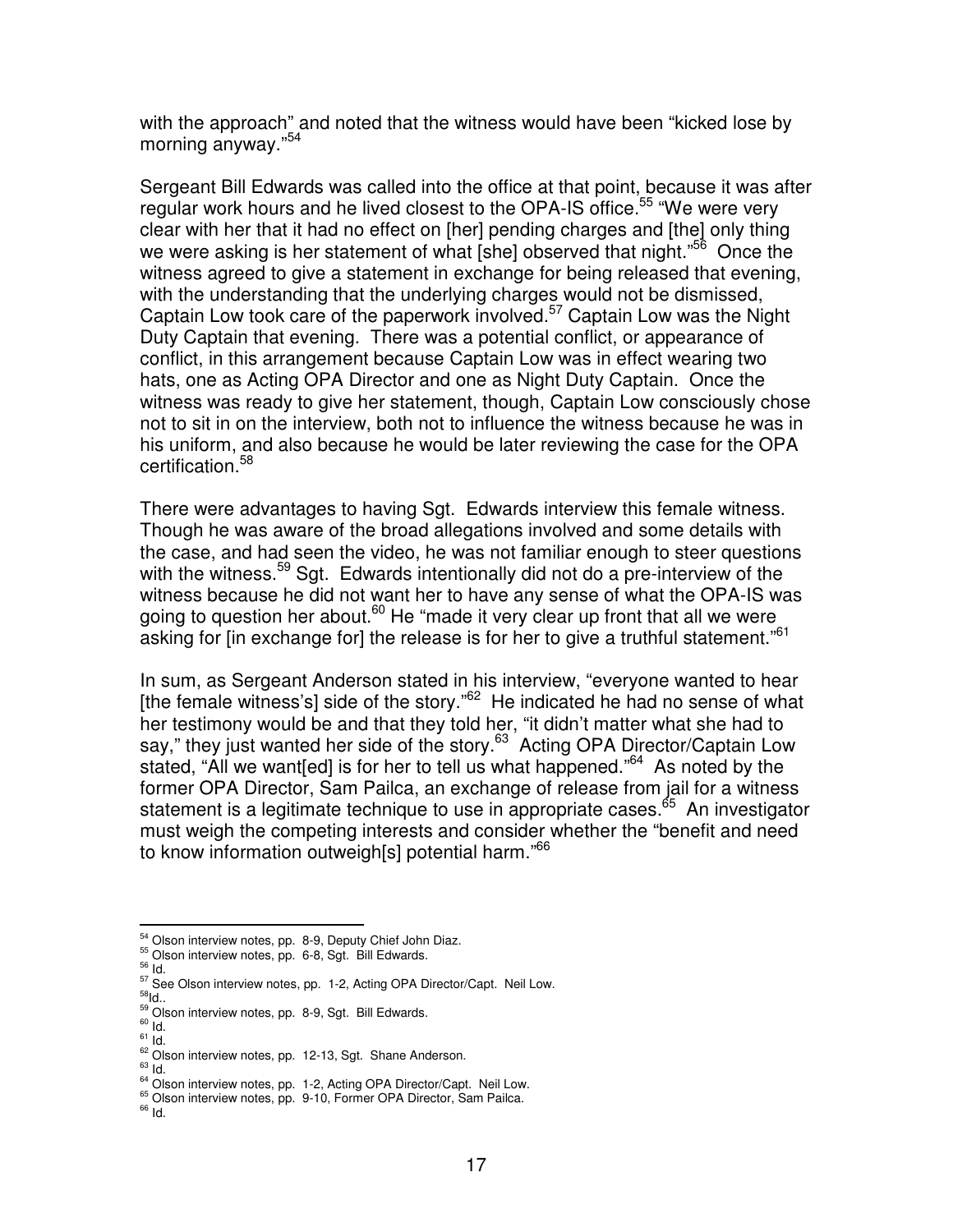There is no evidence that Chief Kerlikowske's suggestion that efforts should be made to locate the female witness present at Mr. Patterson's arrest was inappropriate or calculated to elicit biased testimony from her. There is no evidence anyone knew what the witness would say even if located. The Chief's inquiries about the investigation followed standard practice and actually led to a more complete investigation. After he suggested the idea of printing up photo flyers of the missing woman to give to Bike Officers in the area, Sergeant Woolery noted it was an "[e]xcellent strategy that I should have thought of."

Similarly, the Chief and others on the Command Staff were interested in checking other sources to see if Officers Neubert and Tietjen were turning in narcotics and other evidence recovered.<sup>67</sup> Forty or fifty incident reports done by the Officers were reviewed for quality. Chief Kimerer secured a computer print out dating back to 2004 to determine if evidence was entered regularly by the two Officers. Sergeant Anderson also visited the Evidence Unit with a list of cases in which the Officers had been involved to spot check if the narcotics noted as turned in, had in fact been filed as evidence and in the amounts to be expected.<sup>68</sup>

Under Seattle's hybrid civilian oversight model, the OPA Director and the OPA-IS Captain and Lieutenant have regular contact and opportunities to discuss case developments with the Chief and Command Staff. The fact the Chief was briefed on the status of Mr. Patterson's case before it was finalized in the Proposed Disposition was not unusual, and if he viewed the video of Mr. Patterson's arrest or made a visit to the Walgreen's site, it was only for purposes of informing himself about the details.

The OPA Auditor also reviewed the case and weighed in with her opinions about the investigation before it was finalized. She agreed with the Chief on the allegation that caused him the most concern, that the Officers should be exonerated on the claim they planted drugs during Mr. Patterson's arrest.<sup>69</sup>

Sergeant Randy Woolery, the OPA-IS investigator who did the bulk of the investigation in this matter, offered the following observation: "We do a good job of policing ourselves; [at] lots of points [we] could do leading questions…not go interview another witness… [This] case highlights how well we can police ourselves; we are good at it, we don't hide anything, we turned over [evidence] to the prosecutor…we did the right thing in turning over evidence in [a] felony. This is transparency." I conclude that the investigation of Mr. Patterson's case was thorough, fair and expeditious, as required by SPD policy.<sup>70</sup>

<sup>&</sup>lt;sup>67</sup> Olson interview notes, pp. 11-12, Chief R. Gil Kerlikowske.

<sup>&</sup>lt;sup>68</sup> Olson interview notes, pp. 12-13, Sgt. Shane Anderson.

<sup>69</sup> Olson interview notes, pp. 11-12, Chief R. Gil Kerlikowske.

 $70$  With the benefit of hindsight, there are other steps that could have been taken during this investigation. For example, Sergeant Woolery regrets that he did not seek the Walgreen's video earlier, or alternate camera views or video from the time period just before Mr. Patterson's arrest before the system taped over the relevant portions. The OPA Auditor suggested recently that it might have been useful to have had the handcuffed male witness and female witness view the Walgreen's video for their comment. Failure to take such steps did not impact the basic integrity of the investigation, but OPA-IS staff appreciate the lessons to be learned from their experience.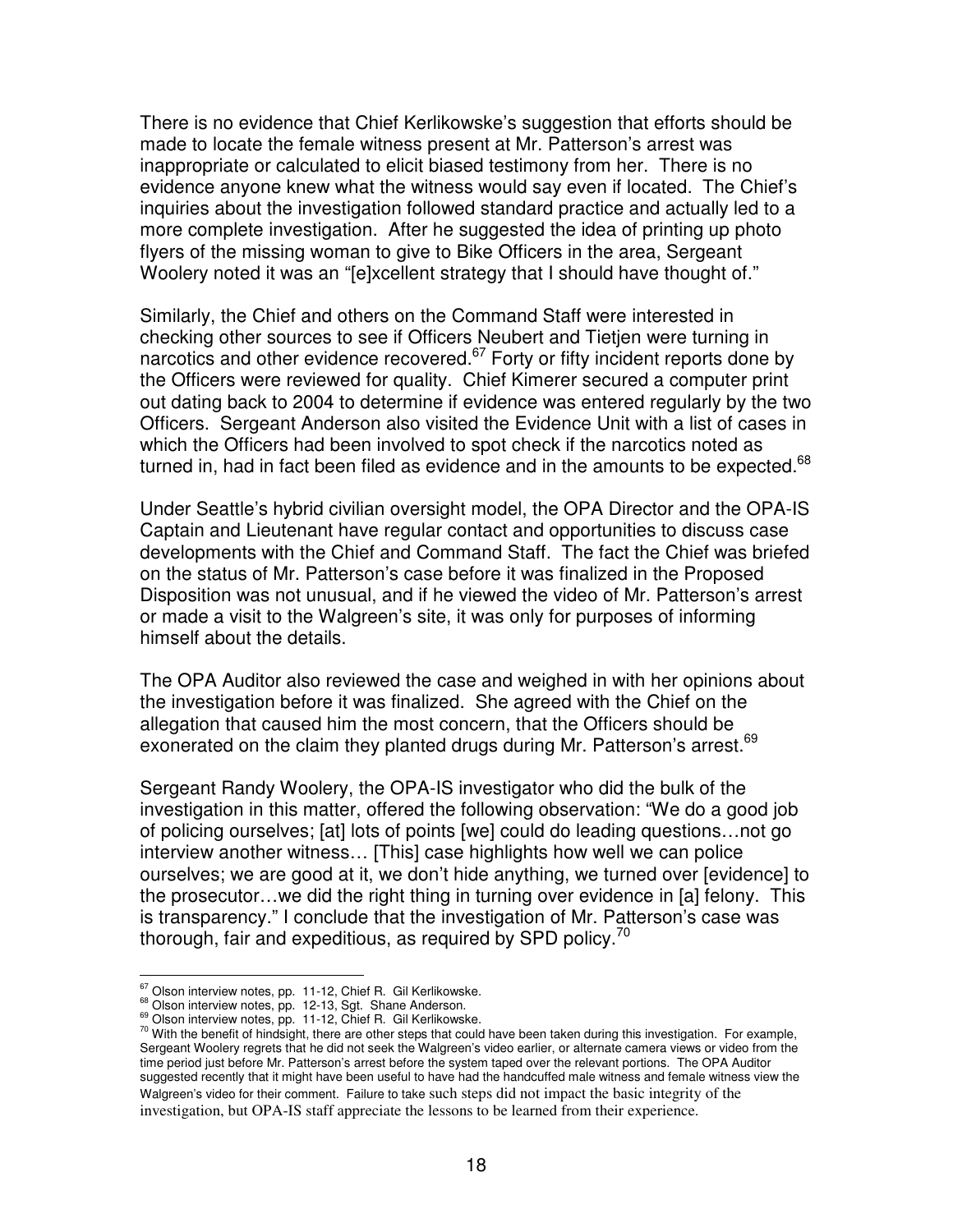## V. The Office of Professional Accountability Review Board's Draft Report on Mr. Patterson's Case Given to the Seattle Times on June 18, 2007

The Office of Professional Accountability Review Board (the OPARB or Review Board) prepared a document titled "Special Report: OPA's Investigation into the Arrest of George T. Patterson, ' previously referred to in this document as the draft OPARB report. A draft copy of the report, clearly marked "Not for Publication" and a "Privileged Attorney-Client Communication" was provided to the Seattle Times on June 18, 2007. Specifics from the report have been widely disseminated and discussed since the report was given to the media. The OPARB subsequently issued a report that incorporates some or all of the original draft report regarding Mr. Patterson's arrest.<sup>71</sup> Questions have been raised as to whether a report focused on a single case is within the scope of the OPARB's duties. 72

It is unclear what conclusions the OPARB draft report draws with respect to the OPA's investigation of Mr. Patterson's complaint. The Review Board lauds the "excellent investigative work by the OPA" and notes that it does "not challenge the ultimate determination of Exonerated with respect to Mr. Patterson's Unnecessary Force allegation-or, for that matter, any other determination against the officers."<sup>73</sup>Yet the report also challenges in detail the interview of the female witness, criticizes follow up questions asked by the OPA-IS investigator, and attempts to resolve credibility issues as between Mr. Patterson, the male handcuffed witness and the female witness.<sup>74</sup> In part because I wanted to clarify what conclusions the draft OPARB report meant to draw, I arranged a meeting with two members of the OPARB in an effort to share perspectives and to identify the Review Board's major concerns with the OPA investigation in this matter.

First, OPARB members expressed concern that the OPA did not finish its review of the OPA-IS investigation before Chief Kerlikowske weighed in. This was a specific issue the Mayor asked that I consider and, as noted above in Section IV, I determined there was nothing "extraordinary," as the OPARB report asserted, about the Chief's role in the Patterson matter. Had a civilian director been in place at the time, there is reason to conclude that the Chief of Police would have been similarly involved and in a position to provide input on evidence to gather in the investigation. There is nothing in the enabling ordinance or any other policy that applies that requires a "fire wall" between the OPA staff and the Chief and Command Staff. To the contrary, the ordinance explicitly requires that the OPA Director report directly to the Chief and advise him on all matters involving the SPD's investigatory function.<sup>75</sup>

<sup>&</sup>lt;sup>71</sup> Office of Professional Accountability Review Board 2007 Mid-Year Report, issued July 2, 2007.

 $72^7$  Seattle Municipal Code Section 3.28.900 et seq.

<sup>73</sup> Office of Professional Accountability Review Board draft report, dated 06/14/07, pp. 2 and 9.

 $^{74}$  ld. at pp. 7-12.

<sup>&</sup>lt;sup>75</sup> Seattle Municipal Code Section 3.28.800.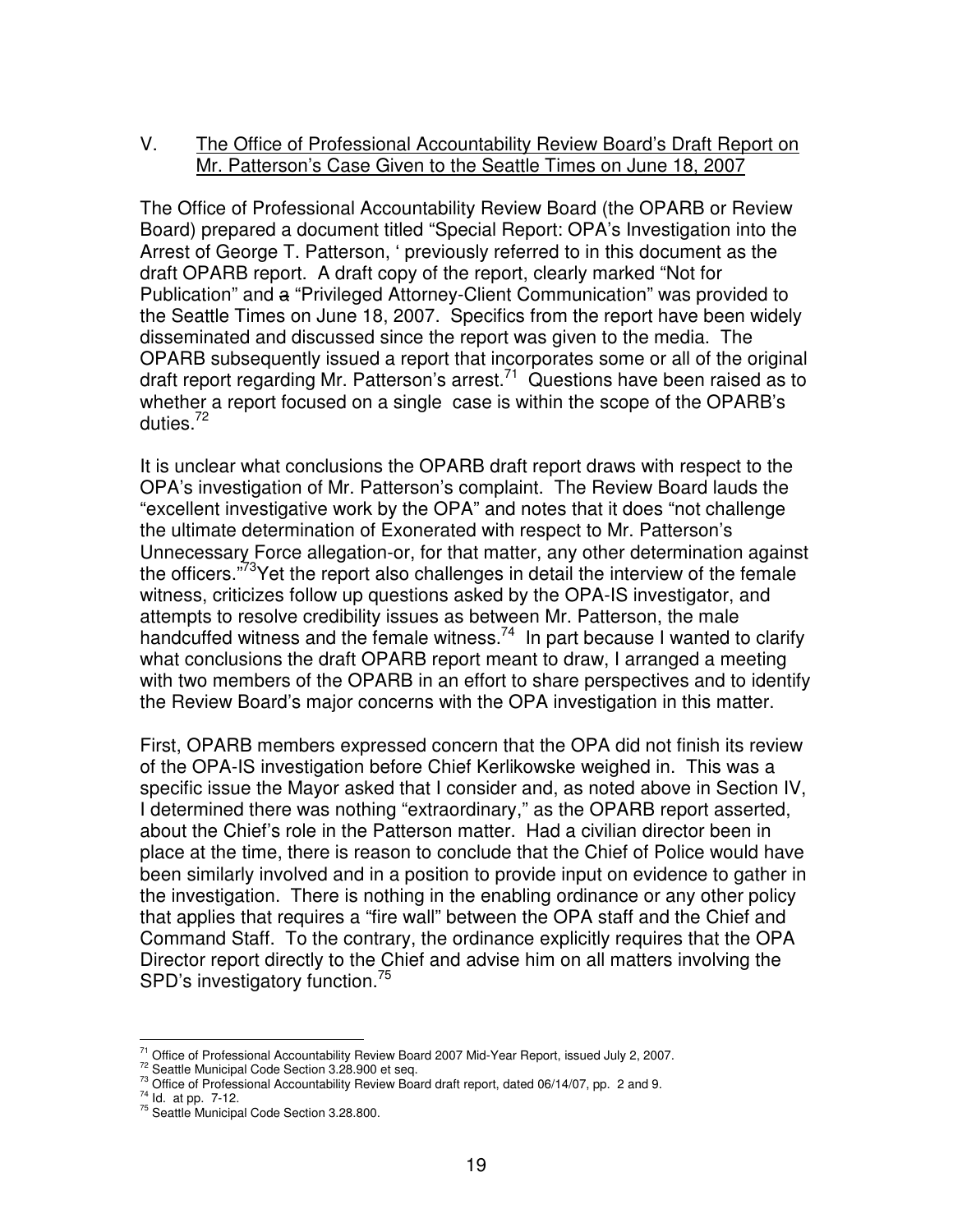There is no evidence that Chief Kerlikowske or anyone else knew what the unidentified female's testimony would be when he made the suggestion for the OPA-IS to provide copies of a picture of the unidentified female witness to SPD Officers to assist in locating her. Some assumed her testimony would support Mr. Patterson's allegations, given that Patterson knew her and she was attempting to get keys to his car and money while he was being arrested.<sup>76</sup>

The decision to release the female witness from jail the evening she was arrested, in exchange for her statement, was a legitimate technique to use under the circumstances.<sup>77</sup> First, in light of the OPARB's criticisms, it is important to note that Chief Kerlikowske was not involved in the decision to release the witness. That decision was made by Acting OPA Director/Captain Low, with concurrence from Deputy Chief Diaz.<sup>78</sup> Second, everyone involved made it patently clear to the witness that, though she was being released, she still had to face the underlying drug possession charges.<sup>79</sup> Third, Captain Low made a conscious decision to not sit in on the interview so that he would not influence the witness's testimony since he was dressed in uniform and because he would be later reviewing the case for certification.<sup>80</sup> Fourth, Sgt. Edwards, the investigator who interviewed the female witness, made a deliberate effort to avoid talking with her outside the recorded interview and did not conduct a pre-interview of the witness which might alert her to subjects of interest to the investigator. He received no direction from anyone as to how to handle the interview and had no idea at the time of the interview whether there were any leanings by the OPA-IS on the ultimate findings.<sup>81</sup>

An email from the Acting OPA Director/Captain Neil Low to Deputy Chief Diaz and Assistant Chief Linda Pierce (ccd to Chief Kerlikowske) concerning the decision to release the female witness in exchange for her testimony helped inform my conclusion that the release of the female suspect was a legitimate technique. The email summarizes what happened after the decision was made to offer to release the female witness in exchange for her statement on the Patterson matter. Captain Low noted that the witness had not been released earlier because she would then only give a statement "in trade for getting out of her charge."<sup>82</sup> He indicated she "knows she will have to face the narcotics charges," but she was willing to talk. "I made it clear that I wanted the truth whatever direction that took us—and if it looked like she was cooperating in that regard, not playing us for fools, we would release her, whether it helped the officers or not, no strings attached."<sup>83</sup> Captain Low then summarized the testimony provided by the female witness, concluding, "In sum, [the female

 $76$  See e.g., Olson interview notes, pp. 2-4, Sgt. Randy Woolery.

<sup>77</sup> See e.g., Olson interview notes, pp. 9-10, Former OPA Director, Sam Pailca,; pp. 4-6, Acting OPA-IS Captain/ Lt.

Michael Kebba; pp. 8-9, Deputy Chief John Diaz.<br><sup>78</sup> See references to Olson interview notes on this issue above, Section IV.

<sup>79</sup> Olson interview notes, pp. 1-2, Acting OPA Director/Capt. Neil Low; pp. 6-8, Sgt. Bill Edwards.

 $\frac{80}{1}$ ld.

<sup>&</sup>lt;sup>81</sup> Olson interview notes, pp. 6-8, Sgt. Bill Edwards.

<sup>&</sup>lt;sup>82</sup> Email dated Thu, Apr 5, 2007 5:13 AM, from Neil Low to John Diaz and Linda Pierce, cc to Gil Kerlikowske.

<sup>83</sup> Id.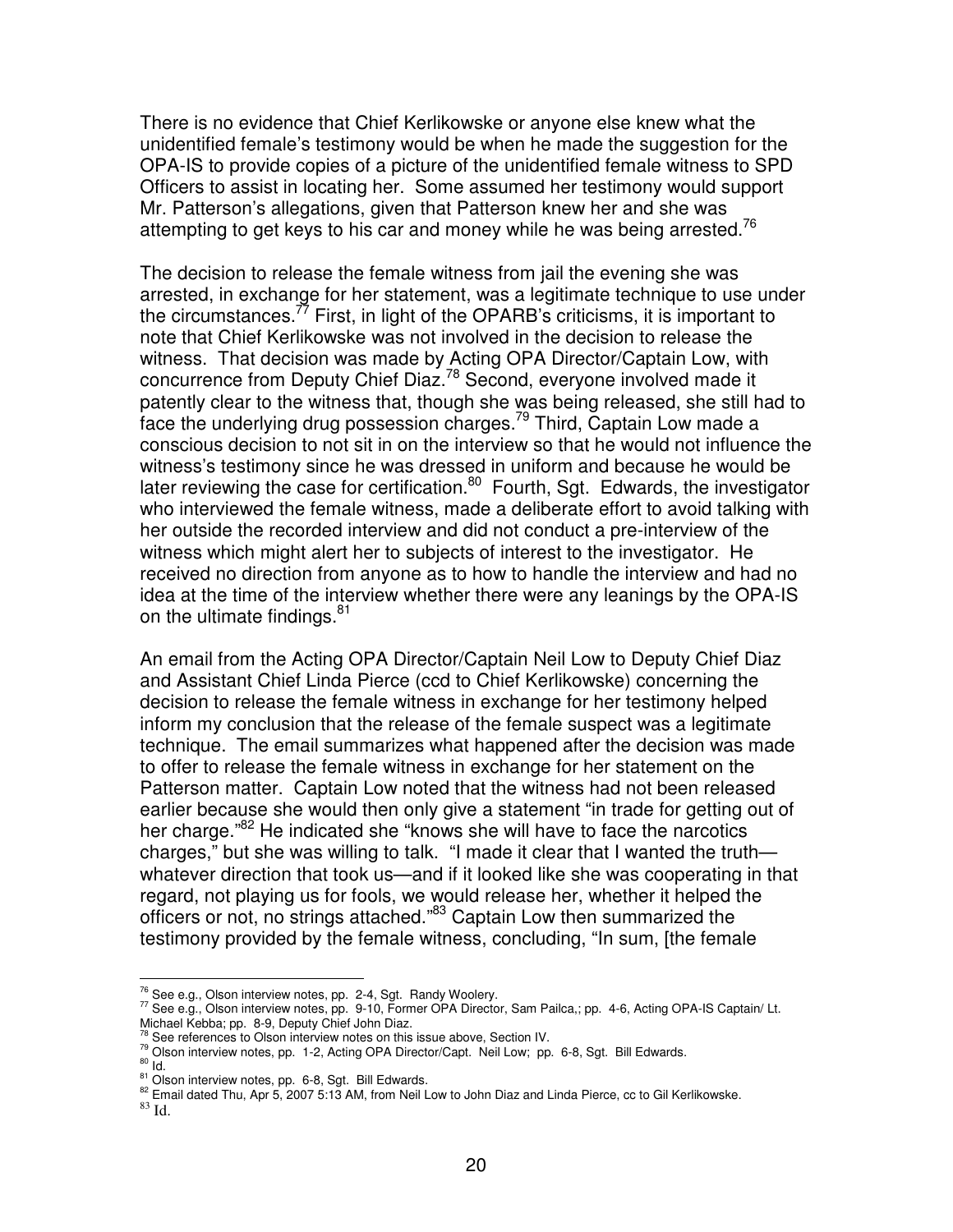witness] supports the officers' version of Patterson's arrest and that they did not plant dope on him."<sup>84</sup> I provided a copy of this e-mail to the OPARB between the release of their draft report and the issuance of their final July 2 report. However, the OPARB's final report does not mention this e-mail.<sup>85</sup>

The OPARB also criticized the credibility determination made by the OPA-IS with regards to the female witness. However, I have concluded that the person conducting the interview of a witness is in the best position to judge credibility. For example, Sgt. Edwards, who conducted the interview of the female witness after she was released from jail, was in the best position to assess the testimony of this witness in light of her demeanor, voice inflection, and body language. He found the female witness "was credible in what she told me but that there was some minimizing going on...I don't think the basic facts were inaccurate..."<sup>86</sup> In response to one criticism from the OPARB about the female witness's inability to recall the handcuffed male witness present at Mr. Patterson's arrest, Sgt. Edwards commented that the female witness was focused on Patterson and trying to talk him into giving her his money and might have been high or coming off a high, so the fact she did not remember the handcuffed male present at the scene did not bother him.<sup>87</sup> Sergeant Woolery was not in the interview but was very familiar with the detailed facts uncovered in the case and commented that the statement of the female witness was "consistent" with facts already uncovered.<sup>88</sup>

Next, the OPARB members indicated to me that they were particularly concerned about whether Officers Neubert and Tietjen's Section Commander was involved in reviewing the proposed findings in the Patterson investigation, because the case file did not include a signed concurrence from Captain Brown. Despite the fact he did not actually sign the concurrence form, Captain Brown was provided a copy of the case file, attended a meeting on April 12 to discuss the findings and proposed discipline, and had the opportunity to provide his input in the decision making process. 89

The OPARB report incorrectly concludes that the date "4/9/07" was handwritten on the Proposed Disposition "to coincide with the Chief's April 9 Press Statement."<sup>90</sup> Actually, the Proposed Disposition was created by Acting Captain/Lt. Kebba on April 3 and last modified on April 6.<sup>91</sup> Leslie Thornburg, an ASIII civilian working in the OPA-IS, entered the handwritten notation, "4/9/07" on the memo as she prepared to copy and distribute it. Ms. Thornburg handwrites

 $^{84}$  Id.

<sup>&</sup>lt;sup>85</sup> The fact the email was not in the case file provided to OPARB originally is another issue. As noted elsewhere, I recommend that OPA review its practices related to archiving case related email created outside OPA-IS.

<sup>&</sup>lt;sup>86</sup> Olson interview notes, pp. 6-8, Sgt. Bill Edwards.<br><sup>87</sup> Id.

 $\frac{88}{10}$  Id.

<sup>&</sup>lt;sup>89</sup> The Section Commander, Captain Brown, was out of the country during the time I sought to interview him, so I verified with others that he had an opportunity to provide input before and during the discipline meeting. See, e.g., Olson interview notes, p. 11, Chief R. Gil Kerlikowske.

<sup>90</sup> OPARB draft report, p. 6; OPARB 2007 Mid-Year Report, p. 12.

<sup>91</sup> See Olson interview notes, p. 10, ASII Leslie Thornburg.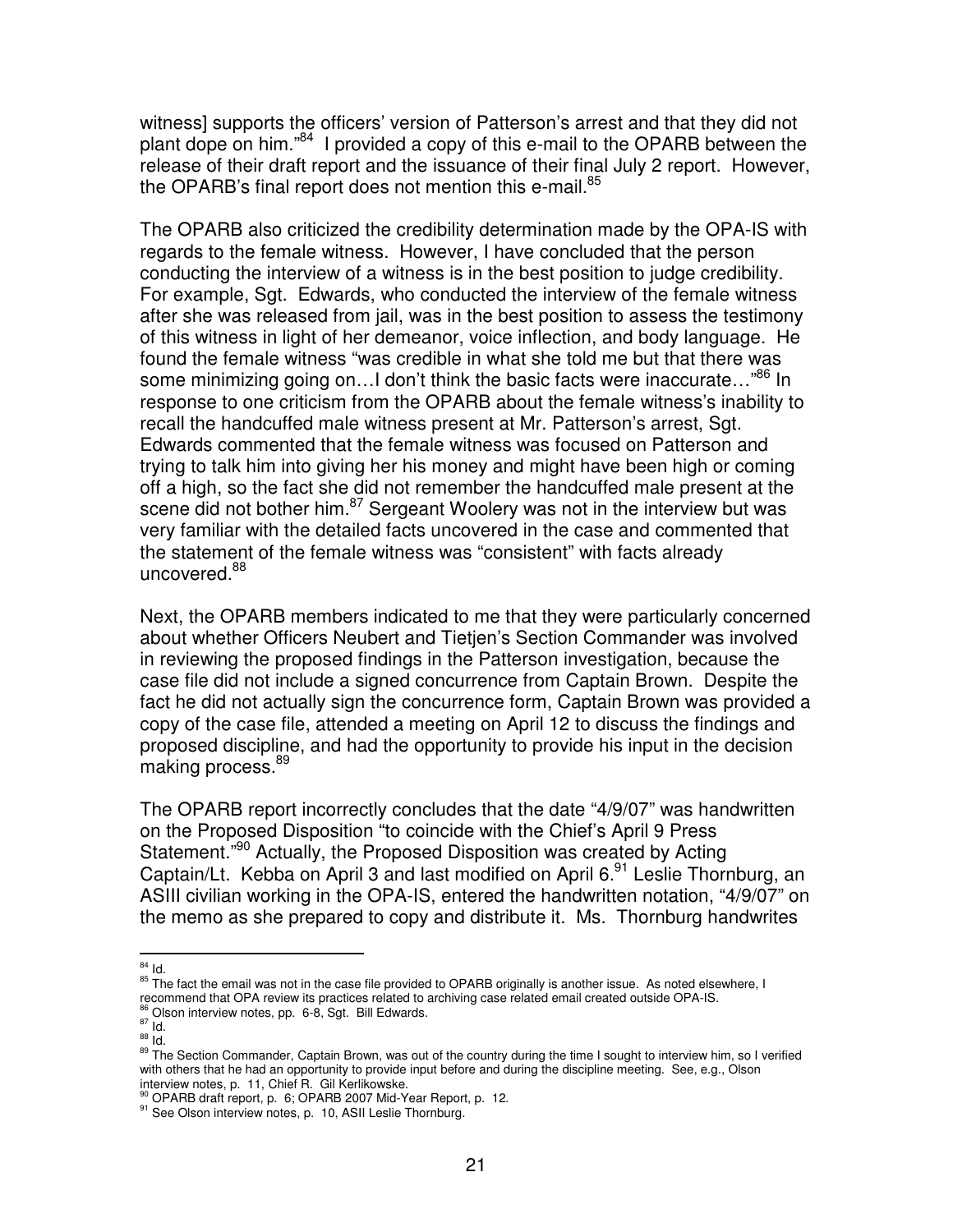the date the day that she's copying and mailing the Proposed Disposition because the 10 day review period for the Section Commander begins ticking on the date noted.<sup>92</sup> The fact she entered the date and copied and distributed the file on 4/9/07 was driven by the fact that the disciplinary meeting was scheduled for later that week, on April 12, and not related to the Chief's April 9 press statement.

Prior to a disciplinary meeting, copies of the file, marked "confidential," are distributed to everyone who will attend. In this case, the individuals notified of the April 12 meeting to discuss discipline of the two officers included Chief Kerlikowske, Deputy Chief Diaz, Capt. Steven Brown, Assistant Chief Linda Pierce, Acting OPA Director/Captain Neil Low, Acting OPA-IS Captain/Lt. Mike Kebba, and Mark McCarty. The legally required "Loudermill" meeting was held with the two officers the next day, on April 13.<sup>93</sup> Following the Chief's meeting with the employees on April 13, the standard notice to the Officers was issued on April 19, 2007, incorporating the Chief's final determination.<sup>94</sup>

Though there was no civilian OPA Director in office during this investigation, it is important to note that the civilian OPA Auditor, Katrina Pflaumer, had an opportunity to review the case on April 6, 2007. At the OPA Auditor's request following her review, Sergeant Woolery attempted to locate two more witnesses who might have information related to the handcuffed male's claim that Officer Tietjen took a dime bag of marijuana from him. 95 Further, the Auditor had discussions with the Acting OPA Director/Captain Low and with Chief Kerlikowske about her view of the evidence. As noted by my predecessor, Sam Pailca, the OPA Auditor here was an "important check" in the absence of a civilian Director. 96

Finally, the OPARB raised a concern regarding the OPA's failure to clearly address the issue of whether Bike Officers in the West Precinct fail to properly screen arrests by relying too heavily on an "Acting Sergeant," rather than seeking out someone who has actual supervisory authority. Though the allegation that the Officers had failed to follow arrest procedures was sustained, the OPA Certification focuses on the failure to properly screen the handcuffed male witness. The Certification, in the final paragraph, notes that the Officers could have avoided the perceived problems in this matter if they had properly screened the arrest/release of the handcuffed individual with a Sergeant, along with taking a number of other steps. No reference is made to a related issue that the arrest of Mr. Patterson was screened by an Acting Sergeant, rather than a regular supervisor. In his Proposed Disposition, however, Acting Captain/Lt. Kebba notes the issue of the Acting Sergeant and recommends a finding of sustained

 $^{92}$  ld.

<sup>&</sup>lt;sup>93</sup> Though notice of the Loudermill meeting and proposed discipline is usually sent in writing to the employee, in this case, the Officers were already aware of the proposed discipline and agreed to meet on April 13, without having received formal written notice. Olson interview notes, p. 12, Legal Advisor Mark McCarty. 94 Id.

<sup>95</sup> Olson interview notes, pp. 2-4, Sgt. Randy Woolery.

<sup>96</sup> Olson interview notes, pp. 9-10, Former OPA Director, Sam Pailca.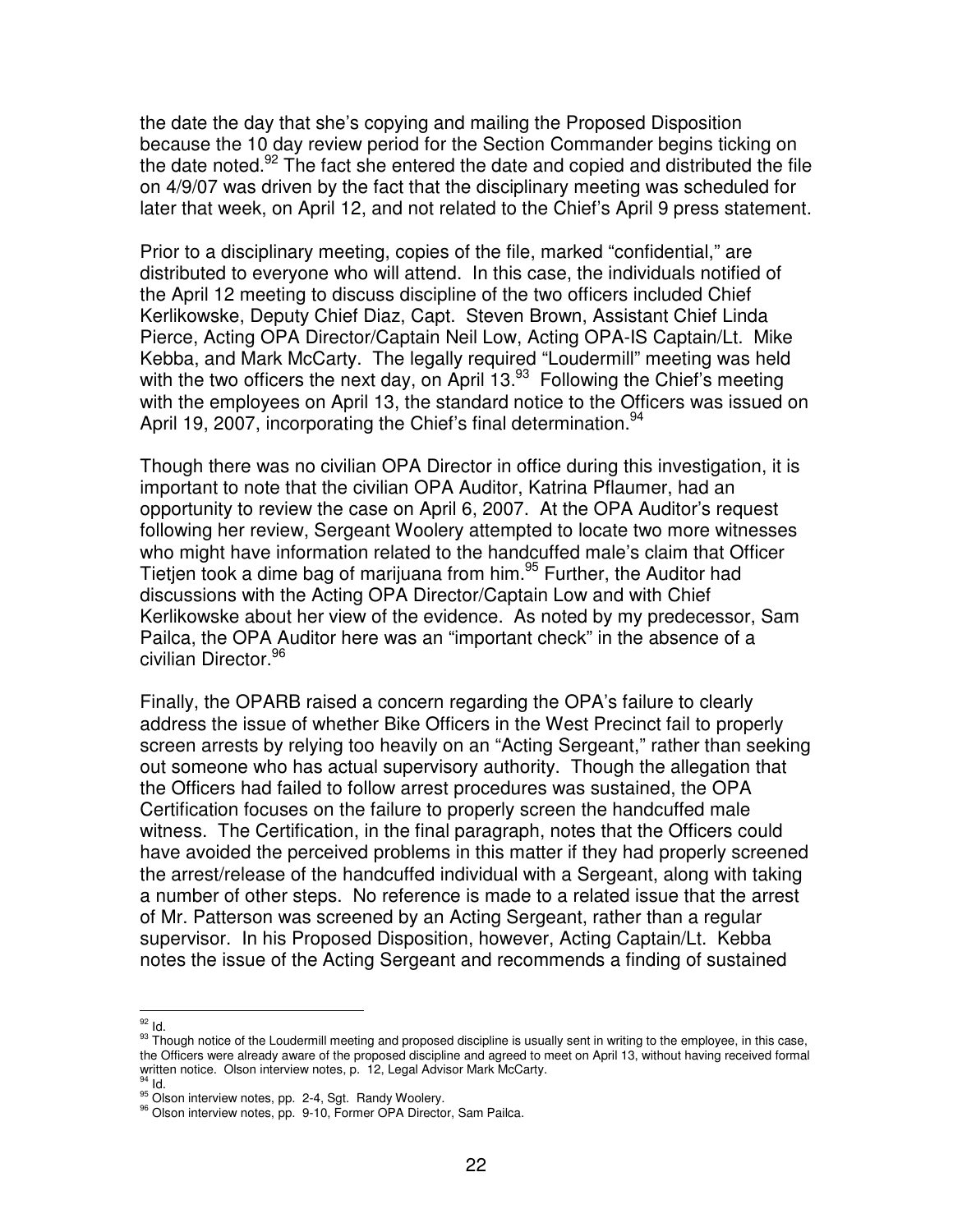with regards to the inadequate arrest procedures for both the male handcuffed witness and for Mr. Patterson.

Given the disconnect between the Proposed Disposition and the final OPA Certification, it is unclear whether this issue was adequately addressed in the final resolution of the case.<sup>97</sup> The OPARB recommended that the Chief be required to establish an independent commission to assess the extent of the problem, reporting to the Chief and City Council.<sup>98</sup> Such a step appears overreactive at this point. Given confusion regarding the conclusions drawn by the OPA on this issue, I recommend that as the OPA Director, I take it upon myself to investigate the issue of how Bike Officers in the West Precinct screen their arrests, specifically looking at the role of Acting Sergeants when a regular supervisor is unavailable. I propose I work with Assistant Chief Linda Pierce and Captain Brown to determine if there is a problem, and to propose solutions if a problem is detected.

### **Conclusion**

Reasonable minds can differ about some of the conclusions to be drawn from the evidence gathered in Mr. Patterson's investigation, and various opinions about the case may continue to be expressed. Though I would have determined the misconduct allegation regarding honesty in the Officers' communications should have been "not sustained" rather that "exonerated," I am convinced that the investigation process overall was "thorough, fair and expeditious," as required by SPD policy. Efforts were made by the OPA-IS staff to discover every potentially relevant fact and witness. Chief Kerlikowske and others on the Command Staff followed a typical pattern of providing suggestions as they learned about progress in the investigation, with a goal of creating the most complete and "best case" possible.<sup>99</sup> There was nothing "extraordinary" about the Chief providing an idea about how to locate an unidentified female witness. The OPARB's criticisms in this regard are unfounded. Similarly, the credibility determinations made by the OPA-IS staff in this case have ample support from the evidence, and investigators are in the best position to make credibility determinations. The one issue raised by the OPARB draft report that I propose following up on involves the use of Acting Sergeants in the West Precinct to screen arrests by Bike Officers. I propose that I coordinate with Assistant Chief Linda Pierce and Captain Brown to investigate this issue and determine if changes in policy or practice are needed. 100

 $97$  See Olson interview notes, pp. 4-6, Acting OPA-IS Captain/Lt. Michael Kebba.

<sup>98</sup> OPARB draft report, p. 14.

<sup>99</sup> Olson interview notes, pp. 13-14, Deputy Chief Clark Kimerer.

<sup>100</sup> Also, there are administrative issues that came to light during my review that should be resolved under my direction. OPA-IS does a good job of saving and printing hard copies of email during an investigation, but the OPA needs to review its procedures for archiving case related email generated outside OPA-IS. Also, there are questions related to what material generated outside of OPA-IS should be considered a part of the case file, and how to track case related events after a case is considered closed.